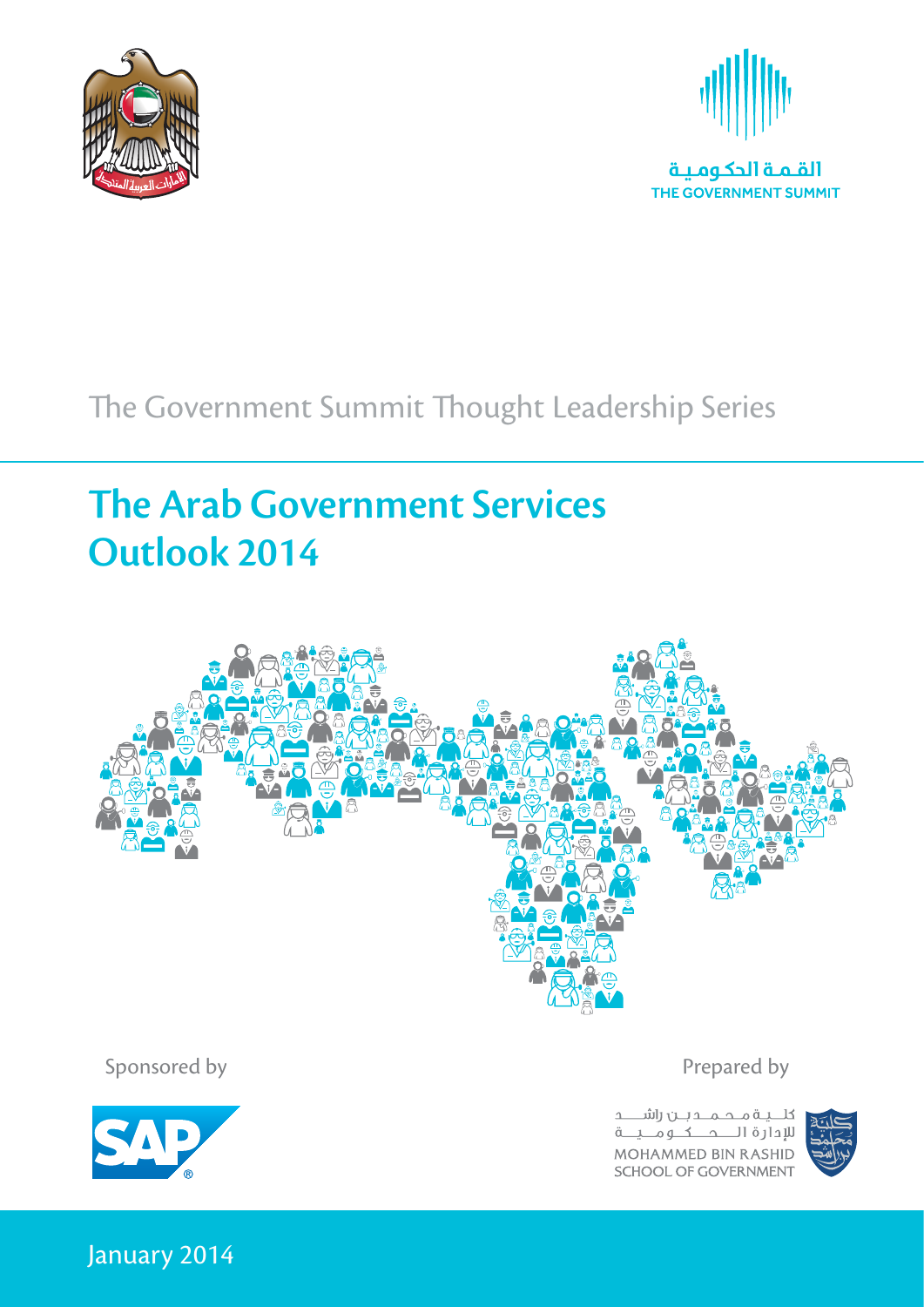# **INDEX**

| 5            | <b>Introduction</b>                                                           |
|--------------|-------------------------------------------------------------------------------|
| 6            | <b>What Arab Governments Need to Know</b><br><b>About Government Services</b> |
| $\mathcal T$ | <b>What Government Told Us about</b><br><b>Government Services</b>            |
|              | 10 What Customers told us about<br><b>Government Services</b>                 |
|              | 24 Acknowledgements                                                           |
|              | 26 Annex I: Research Methodology: Citizens<br>and Government Surveys          |
| 30           | <b>Annex II: Demographic Breakdowns</b>                                       |
| $32 -$       | <b>Bibliography</b>                                                           |
|              |                                                                               |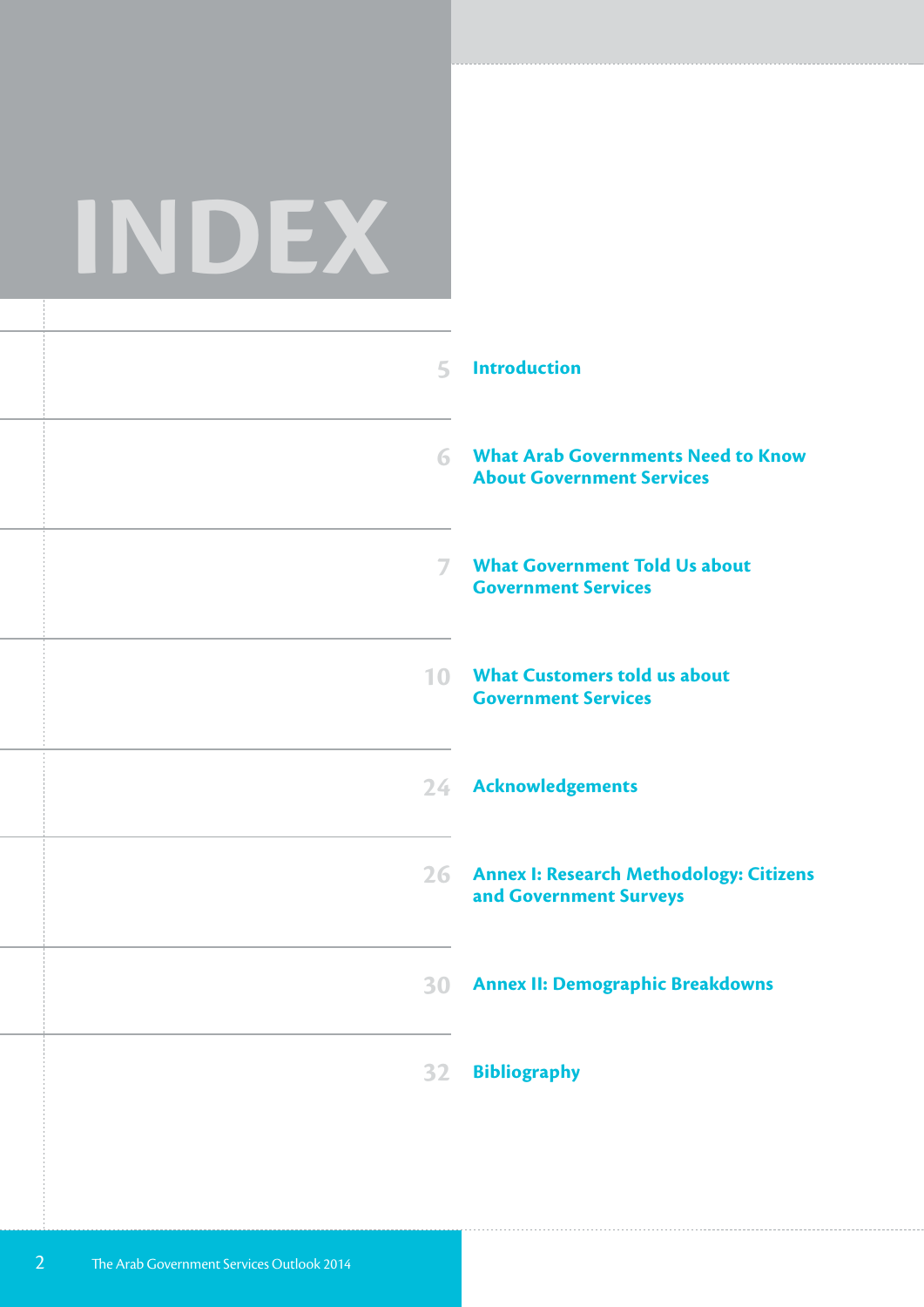The Arab Government Services Outlook 2014 3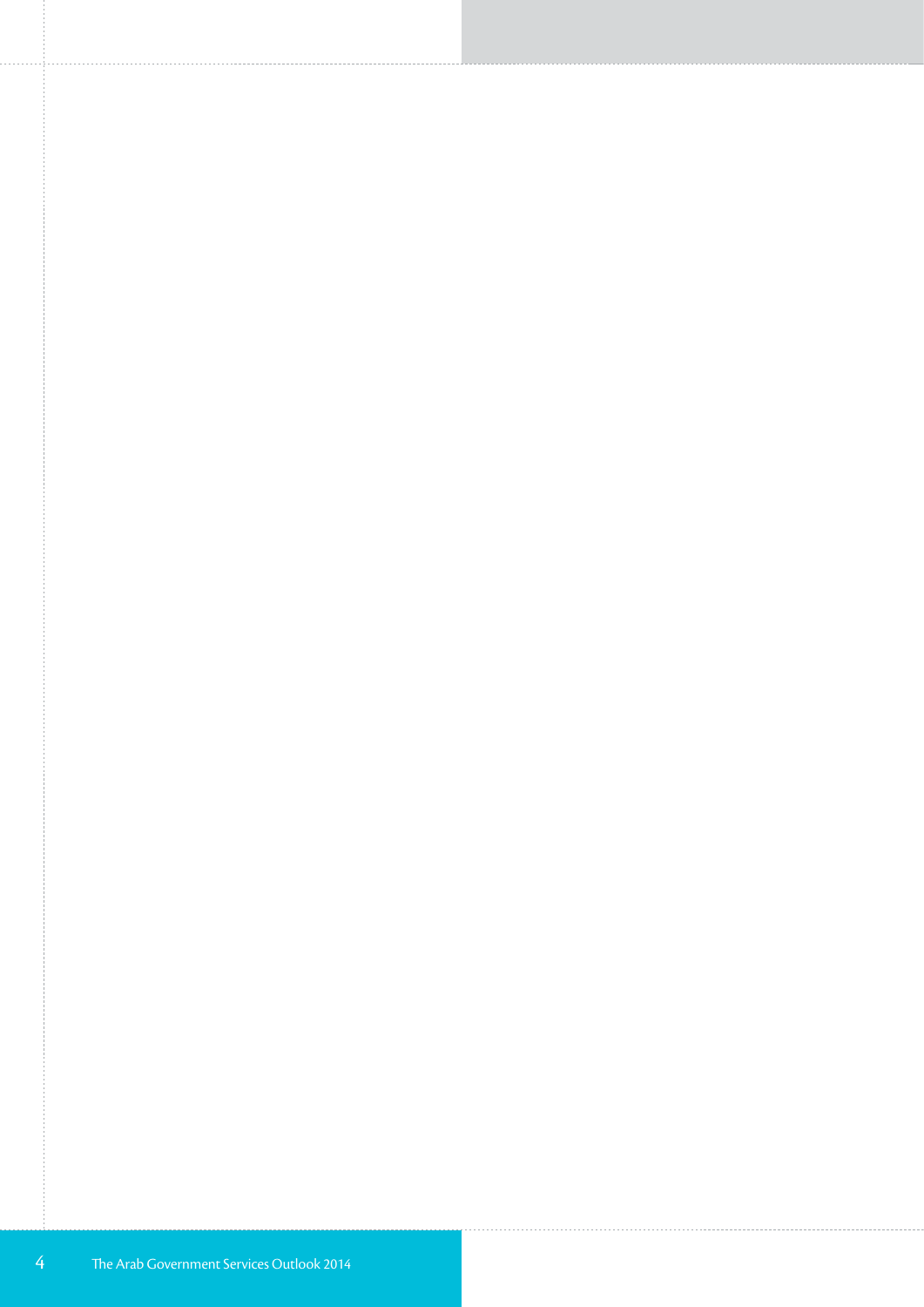### **Introduction**

Rising citizen expectations have made efficient, relevant, quality public sector services the key government 'products' requested by public service 'customers'. In the Arab world, enhancing the quality, efficiency and accessibility of public sector services requires government institutions to apply creative approaches to service design and delivery processes. Fostering a citizencentric culture in the design and delivery of public services in the Arab region can potentially create new and locally-fitting solutions to public services challenges, as well as improving quality of services related to education, unemployment, and social affairs among others.

Despite the wide acceptance of the need for enhanced services in the Arab World, efforts to understand the intricacies of public service development are limited, especially on a regional level. For this reason, the Governance and Innovation Program at the Mohammed bin Rashid School of Government conducted regional research examining the state of public services in the Arab world. This report aims to improve understanding of public service delivery in the Arab region by providing a broad view of service delivery environments, outputs and enablers; as well as regional challenges and strengths, and the overall quality of public services in the Arab world.

This report is comprised of two main components\*:

- The results of a survey of key official Arab government entities which focused on internal service delivery activities of government organizations.
- The results of an Arab regional 'customer' satisfaction survey which focused on customer experience and satisfaction with public services.

While Arab countries share many traits, challenges and opportunities in terms of service delivery, there is clear diversity in many environmental contexts affecting the public sector. Factors such as wealth, population sizes, geography, and social conditions affect service delivery in each of these countries differently. As such, the analysis of the regional findings was supplanted with an analysis of survey findings across three groups -using Gross National Product (GNP) classifications used by the World Bank<sup>1-2</sup>:

- Lower-middle income: Egypt, Mauritania, Morocco, Palestine, Sudan, Syria, Yemen
- Upper-Middle income: Algeria, Iraq, Jordan, Lebanon, Libya, Tunisia
- High income: Bahrain, Kuwait, Oman, Qatar, Saudi Arabia, UAE

<sup>1</sup> World Bank classifications were used because they are one of the most frequently cited income-based classifications in development studies, scholarly circles and international organizations. More information on World Bank classifications available at: http://data.worldbank.org/about/country-classifications

<sup>2</sup> Low income countries in the Arab world (Comoros, Djibouti, Somalia) were not included in this study due to a low response rate to the survey.

\* Additionally, a showcase of selected practices on innovations in government service design and delivery in the form of case studies from around the Arab world is published as complementary publications. See: "Innovations from Across the Arab World: Making Government "Smarter", Cutting Red-tape, and Creating Value Partnerships". (Eds.) Fadi Salem with Racha Mourtada and Sarah Alshaer, The 2nd Government Summit 2014. Dubai: Governance and Innovation Program, MBR School of Government.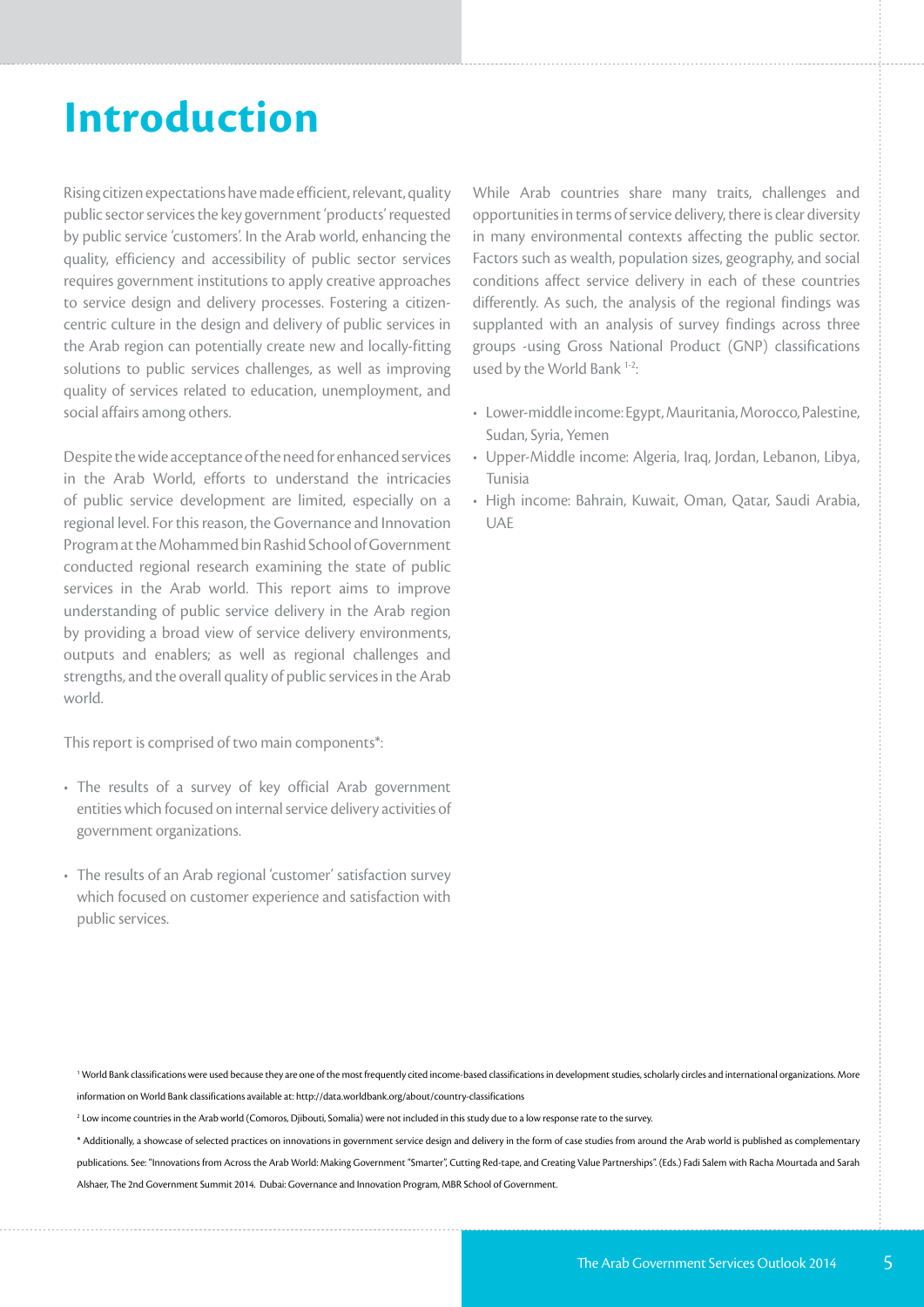# **What Arab Governments Need to Know About Government Services**

#### **1. Services that are designed using customer input and feedback are seen as more relevant and of better quality**

Respondents to the public survey indicated higher levels of satisfaction with services on which their feedback and input was elicited. Despite the strong co-relation between service satisfaction and customer input, the survey showed a gap in government needs assessment initiatives. Less than 25% of public services customers in high income countries reported being asked for their input when designing or delivering services, this percentage drops to below 15% in middle income countries. However, amongst those who were being asked for their feedback and input into the service design and delivery process, satisfaction with services was noticeably higher.

**2.The adoption of electronic services across the Arab world has positively impacted service accessibility, efficiency and quality. Most Arab governments, however, are yet to transition to m-services and have as a result, not reaped the benefits**

Arab governments are integrating ICT into service delivery at different rates. While all countries in the Arab world have provided at least a baseline of e-government services, the provision of mobile applications and social media channels for service delivery have not yet been integrated to their full potential. Though high income countries are adopting social networking platforms and mobile applications in public services at a higher rate than their middle income peers, there is still a lot of room for growth.

**3.Effective and efficient delivery of government services continues to pose a challenge to governments across the region. A number of initiatives are in place to develop innovative means of addressing these issues and challenges.**

By and large, satisfaction with government services in the

Arab world is low. Government responses to the survey indicate concerted efforts by governments to address these challenges, which are pressing. However, there are differences in responses across country classifications – residents of high income countries showed higher levels of satisfaction than residents of middle income countries.

#### **4. Across the board, public works and public transportation emerged as priority sectors for improvements for Arab governments**

Survey results uncovered some sectors that are in most need of improvement and investment. Public transportation emerged as priority area for improvement across all three country groupings, with cultural services and education emerging as priorities for high income countries, and public healthcare for lower middle income countries.

**Priority Government Service Sectors in Need of Improvement**

- a.**High income Countries:** Public transportation, Cultural services and Education
- b.**Upper middle income countries:** Public transportation, Public works, and Cultural services
- c. **Lower middle income countries:** Public healthcare, Public works and Public transportation.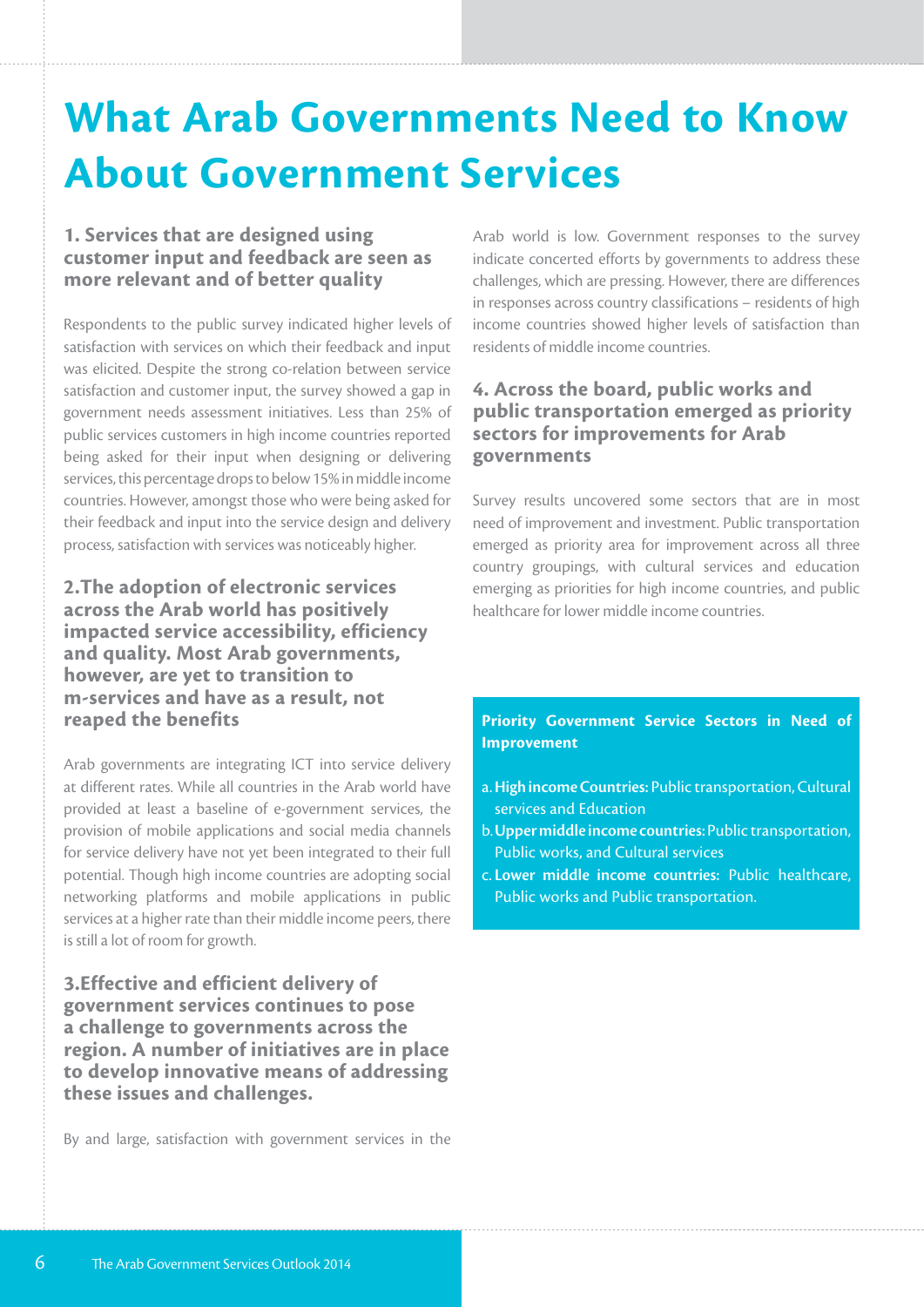# **What Government Told Us about Government Services**

#### **1. Capacity building of government employees is a key and common priority for governments across the region**

Arab government respondents to the survey were asked their challenges and priority areas of focus moving forward. While differences were found around the availability of financial resources, respondents pinpointed the limited capacity and skills among government employees in areas related to public service design and delivery as a key challenge and area of focus.

Reflecting on the challenges to the provision of adequate training and capacity building programmes, Arab governments pointed to the entrenched bureaucracy and restrictive internal regulations that typically hinder the provision of training for government employees. The lack of impact assessment frameworks for capacity building programs was also seen as a hurdle to their implementation.

Arab governments of high GNP countries indicated that sufficient funding is allocated for the various processes of service design and delivery, be it assessing citizens' needs, evaluating services, investing in service innovation initiatives, or procuring and adopting ICT for service design and delivery. Responding governments in middle GNP countries, however, highlighted the lack of funding for these processes as a key challenge to the improvement of public services.

#### **2. Efforts by Arab governments to strengthen and improve citizen engagement on the design and delivery of services are limited by the technical capacity and prevailing culture in government institutions**

Assessing customer needs is the first and crucial step in designing successful public services. Needs assessment is important for fulfilling the goals of citizen-centricity and for overcoming service delivery challenges. Services which have been designed by incorporating the voices of customers are more likely to fulfill their needs and expectations

Arab governments are increasingly adopting several tools and methods to engage with their citizens, including customer surveys, informing citizens of service improvements and re-designs, inviting their feedback on service design, and running focus groups on service design or delivery. Beyond these methods of citizen engagement, responding Arab governments also indicated that technological resources are available and are being utilized to assess citizen needs when it comes to public service delivery, and consider them a key strength in their efforts to engage with citizens and solicit their feedback.

Despite the availability of a foundation for citizen engagement as indicated by responding governments, the levels of citizen engagement for the purpose of public service needs' assessment remains relatively low. This was acknowledged by the priority areas for improvement, as identified by responding Arab governments. Underqualified government employees in the areas of customer engagement were identified as a key priority across the Arab region. The lack of a receptive culture in government agencies towards customer engagement was another. Financial resources were a point of diversion between high and middle GNP countries, with the latter considering them a challenge, and the former a strength in their customer engagement efforts for service design and delivery.

Other factors limiting citizen engagement around government services, according to official responses across both GNP groups in the Arab countries, was fear of critical feedback or adverse effects on organizational reputation. In some cases, government organizations believe that there are more pressing areas in need of investing government funds and resources.

#### **3. Service delivery goals are clear among governments across the region, however, the benefits of evaluating service delivery are not …**

All responding governments in the Arab countries indicated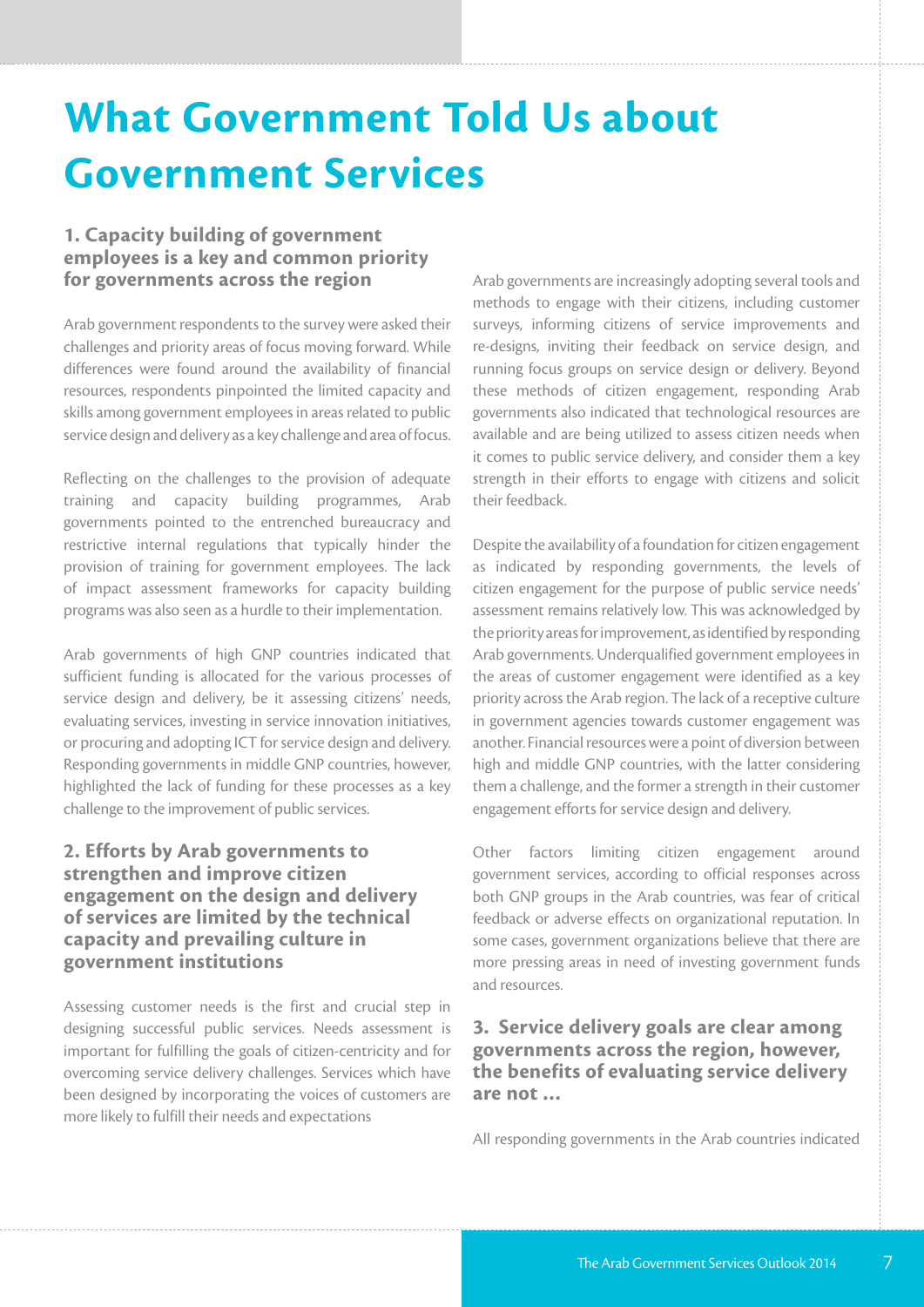the existence of central entities mandated with monitoring and evaluating public services. Additionally, service delivery goals and standards are clearly communicated across government agencies in these Arab countries.

Despite this, improving service delivery across the Arab region faces several challenges in the areas of monitoring and evaluation. A key obstacle identified by the survey is that the benefits of monitoring and evaluating public service design and delivery are unclear to government agencies and employees in the Arab region. Governments in middle GNP countries also indicated that government agencies lack official guidelines mandating monitoring and evaluation.

A shortage of qualified government employees in monitoring and evaluation is another main challenge faced by governments in Arab countries. This is coupled with a prevalent poor evaluation culture across the government. As with other areas of service delivery, lack of funding for service

#### **Monitoring and Evaluating Public Service Delivery in the Arab World**

- Central entities that are mandated with monitoring or evaluating public services exist in all Arab Governments surveyed
- The most commonly evaluated aspects of public service delivery by government organizations in the Arab world are:
	- » Public services efficiency
	- » Customer experience and satisfaction

delivery monitoring and evaluation only poses an issue for Arab governments in middle GNP countries.

#### **4. Innovation in public services is backed by leadership, but prevalent risk-averse and silo cultures across government agencies are a deterrent**

Innovation in public service design and delivery – in terms of

creating new services or improving existing ones - is strongly supported by the leadership and effective implementation of enabling technologies in responding Arab governments. High GNP Arab governments also maintained that a strong enabler lies in having sufficient monetary and technological resources allocated for innovating in service design and delivery. Meanwhile, middle GNP Arab governments highlighted the availability of appropriate regulatory frameworks as key for fostering innovation in service design and delivery across government.

Arab governments in our survey indicated that improvements in several aspects of the public service delivery cycle have been achieved over the past five years, including in methods of interacting with citizens, service organizational structures, channels of providing public services as well as in support activities.

However, despite the improvements achieved, governments in Arab countries face several hurdles in their strive for more innovative public services. Beyond the lack of relevant skills and qualifications - a pressing issue for governments across the region – governments in high GNP countries highlighted that working in silos, rather than in collaboration, is a prevalent modus operandi that hinders innovation across government agencies; a recurring symptom among highly competitive public service environments<sup>3</sup>. Meanwhile governments in

#### **Innovation in Public Service Delivery**

- The aspects of public service delivery most improved by government organizations in the Arab world over the past five years are:
	- » The methods of interacting with customers
	- » The methods of providing services

middle GNP countries highlighted the risk-averse culture within and across government agencies that is not conducive to innovation nor collaboration in public service delivery.

3 Government 2.0? Technology, Trust and Collaboration in the UAE Public Sector. Policy and Internet Journal, 2, 34. SALEM, F. & JARRAR, Y. (2010).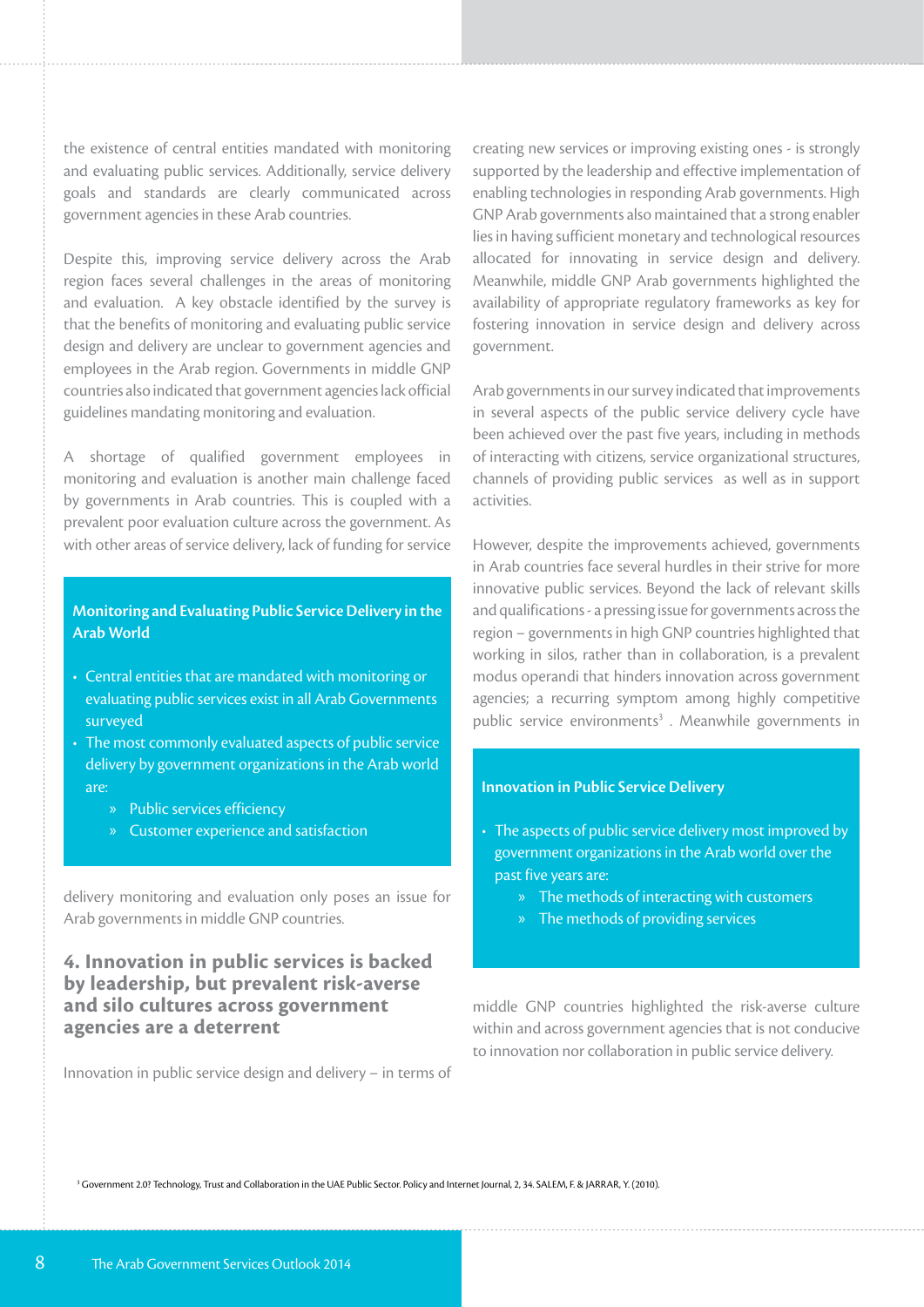#### **5. Information and communication technologies are increasingly being streamlined into Arab governments' public services frameworks, but are hindered by lack of capacity and the appropriate regulatory frameworks**

A fundamental part of citizen centricity is incorporating technology enablers into service design in order to enhance easy, timely and convenient access to services. ICT adoption reduces the cost of service delivery, improves access to information, reduces time required to deliver services, increases accessibility to services, improves public administration, and facilitates customer engagement. ICT adoption is also crucial for multi-channel service delivery, which in turn, is essential for citizen-centric services and the accessibility of traditionally marginalized customers to services.

Arab governments boast a clear government mandate for the adoption of ICT for public services delivery. Furthermore, across the region, ICT initiatives have been aligned within overall government frameworks for public services. In high GNP countries, specifically, government funding for ICT procurement towards service design, delivery and improvement is strong. Governments in middle GNP countries, view the maturity of ICT infrastructure as key to the integration of ICT in public service design and delivery.

The development of regulatory frameworks for ICT-enabled services was highlighted as a priority area for governments in Arab countries, when it comes to integrating ICT into public service design and delivery. As with other areas of service design and delivery, ICT adoption suffers from a lack of relevant skills among government employees across government agencies.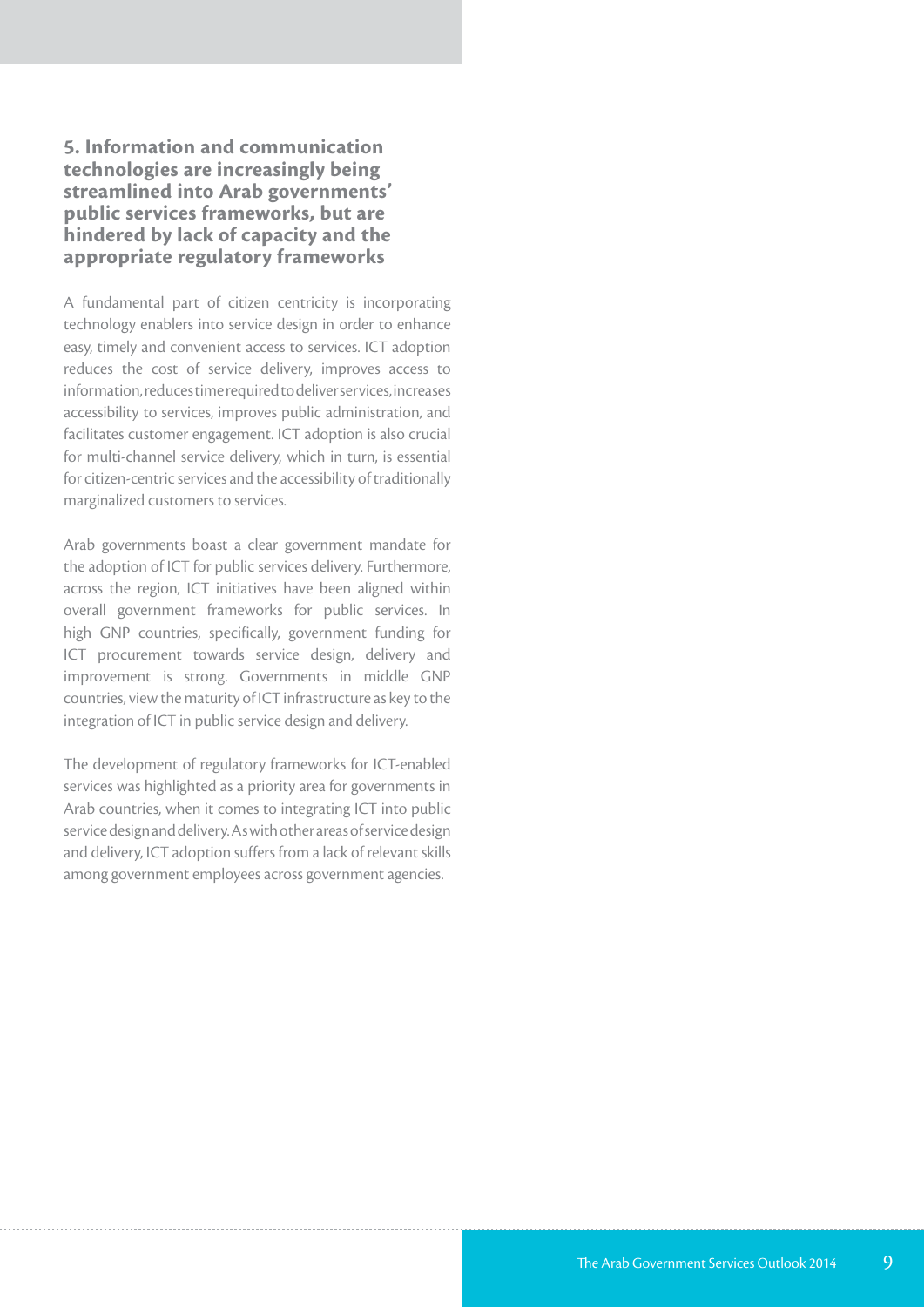# **What Customers told us about Government Services**

#### **Regional Trends: Customer Engagement, eGoverrnment and Priority Sectors**

- Customers who were asked for feedback and input on government services were more satisfied with the quality, efficiency and accessibility of services. The potential is high for Arab governments and customers to engage around citizen needs on public services.
- eGovernment has enabled better accessibility, quality and efficiency of services. Customers who used government websites to access public services were more satisfied with government services than customers who only had access to public services through traditional means.
- Of the government service sectors in need of improvement, two priorities have emerged: Public Transportation and Public Works. Additionally, middle GNP countries also identified Public Healthcare as a vsector in need for improvement.

#### **1. There is strong room for Arab governments and customers to engage around service needs and expectations**

Customer needs assessment in the Arab world was relatively more common in high income countries than in middle income countries. There was also a strong variance in the methods used for engagement in each of the three country income brackets. While traditional media was used across all country income brackets for the announcement of information about services by the government, the methods used for soliciting feedback differed between them. Overall, communication between governments and their customers was relatively low, suggesting a need to strengthen awareness of government services, and communication channels around their design and delivery. This is particularly important in light of the strong co-relation the survey demonstrated between customer engagement on services and satisfaction with their delivery. Service ratings submitted by customers who said that their governments regularly asked them for suggestions and input into the service design process were considerably higher than those submitted by their counterparts who said that they were never asked for input (Figure 1).

Regardless of income classification, customer engagement rates for the purpose of needs assessment all over the Arab world were low. Even amongst high income countries where customer engagement was relatively more frequent, less than 25% of respondents indicated that their governments ask them for feedback on public services. In the middle income countries only 15% or less of respondents are regularly engaged for feedback on services (Figure 2). Given that the survey was primarily conducted among the sections in the population with access to the internet<sup>4</sup>, it is safe to conclude that the actual rates are much lower among the other segments of the population which lack access to ICT-enabled channels of engagement.

4 Number of internet users in the Arab world is estimated at 125 million in 2013. Source: "The Arab World Online: Trends in Internet Usage in the Arab Region" (2013). Governance and Innovation Program. Dubai School of Government, Dubai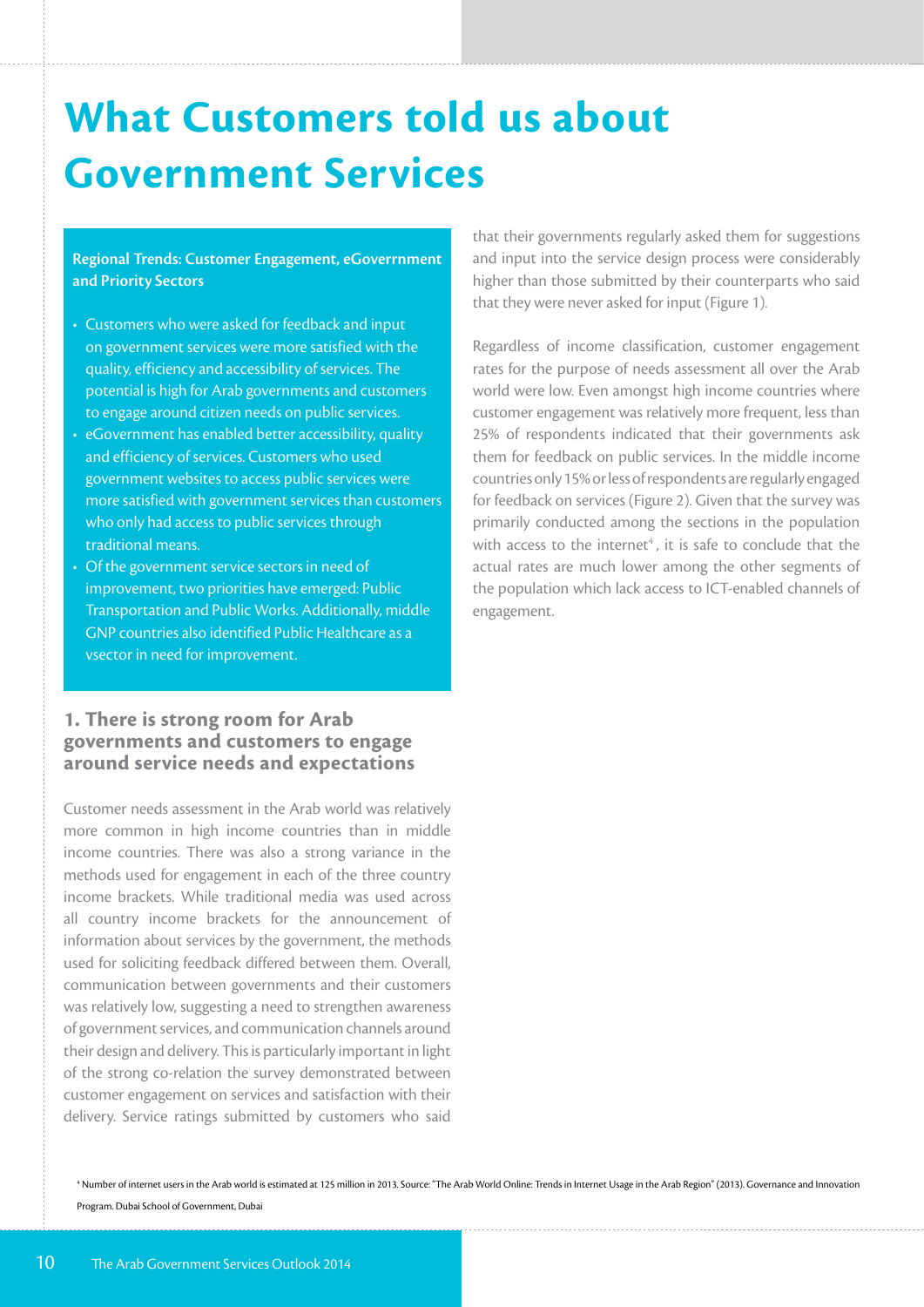Figure No. 1 Impact of Asking Customers for Input on their Satisfaction with Public Services



Figure No. 2 Government regularly invites feedback on services

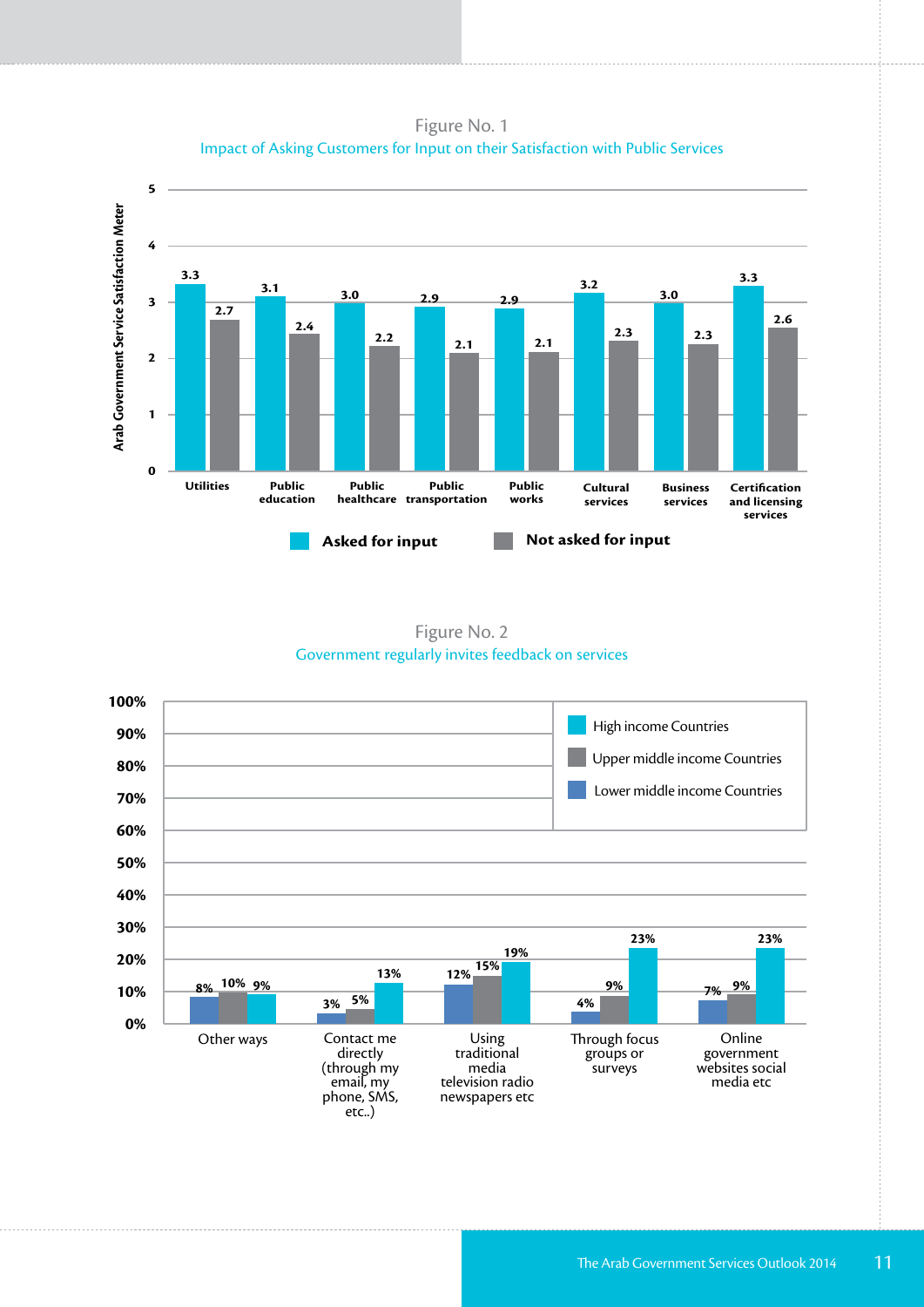Figure No. 3 My government regularly invites suggestions and ideas on service delivery



Figure No. 4 Government regularly announces information about services ranked by high GNP countries

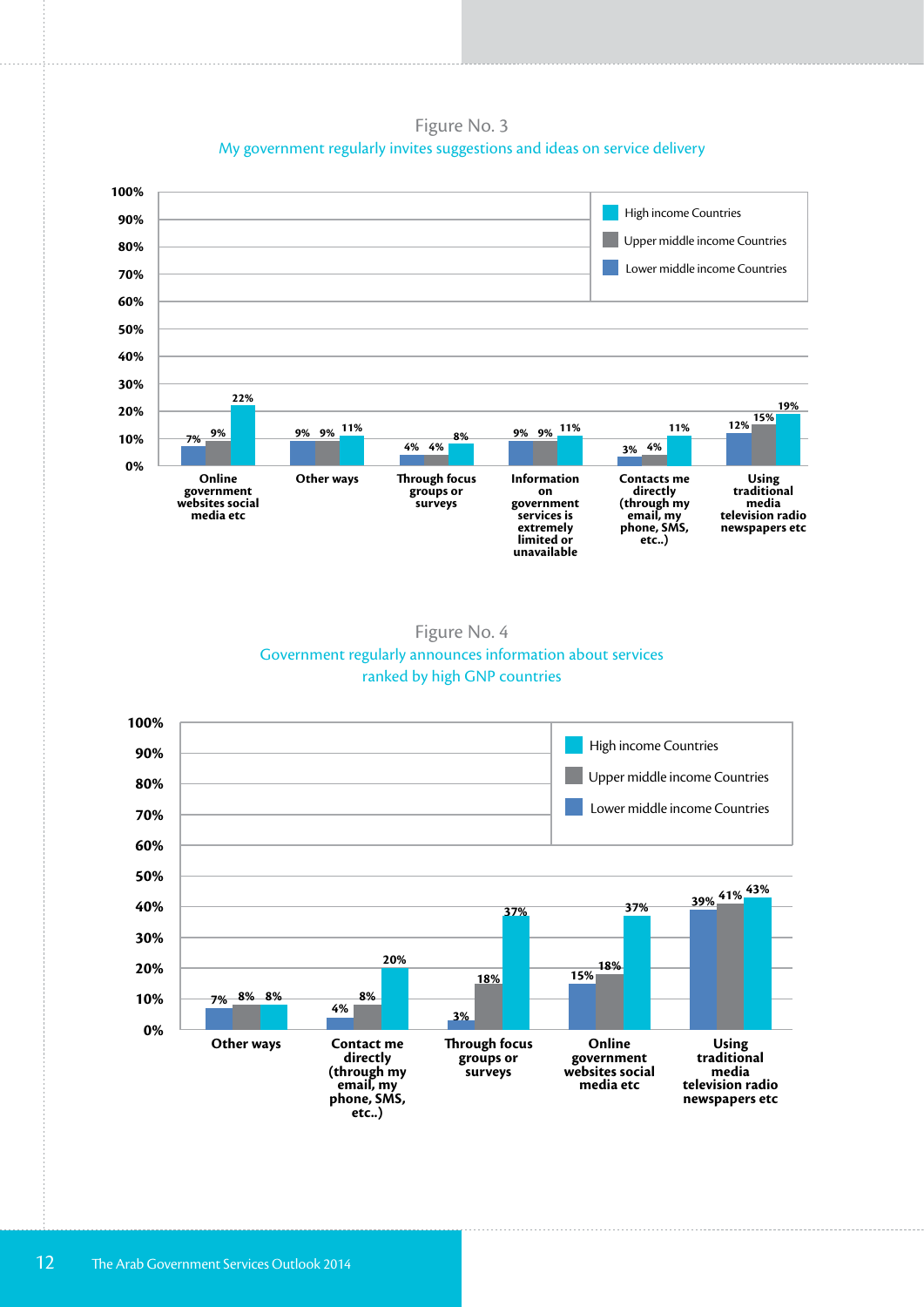#### **2- Technology has enabled better accessibility across the region, efficiency and quality of government services**

ICT integration in public service delivery in Arab countries varied between the country classifications. The percentage of respondents who said that they frequently use government websites was significantly higher in countries within the higher GNP bracket. This can be explained by the availability and readiness of electronic government services in such countries as well as the higher internet and ICT penetration rates<sup>5</sup>. 36% of customers in high GNP countries frequently used government websites while only 16% and 14% of customers used them in upper-middle and lower-middle GNP countries respectively (Figure 5). Satisfaction with these services was also higher in high income countries than middle income countries. 22% and 23% of customers in lower middle and upper middle GNP countries reported being satisfied with

government websites, while 56% of customers in high GNP countries reported the same (Figure 6). This corresponds with e-government maturity in these country classifications where lower middle and upper middle GNP countries rank lower on the UN E-government Index<sup>6</sup>. .

#### Figure No. 5 Do you use the following platform to access government services? Government Websites



5 UNDESA. E-Government Survey 2012: United Nations Department of Economic and Social Affairs, 2012. Print.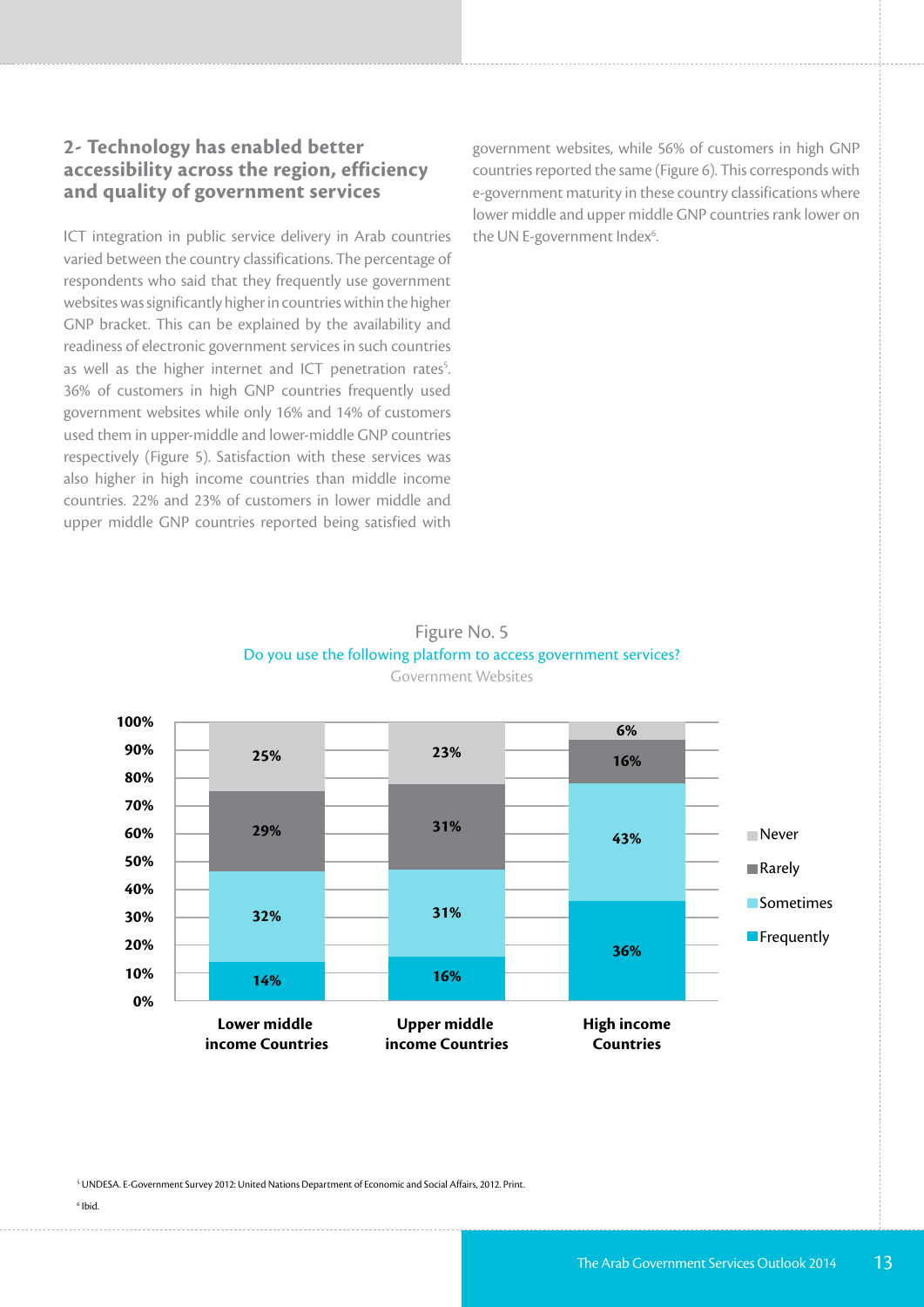Figure No. 6 Satisfaction with government websites for service delivery



#### Figure No. 7

Impact of eGovernment on Government Service Satisfaction



Figure 7: Across the board there was a clear discrepancy in satisfaction between those who do use ICT and those who do not. Amongst all countries, respondents rated services an average of 0.4 points higher if they did use government websites. Notable differences can be seen in some of the most important sectors such as public healthcare, public transportation, public education and public works.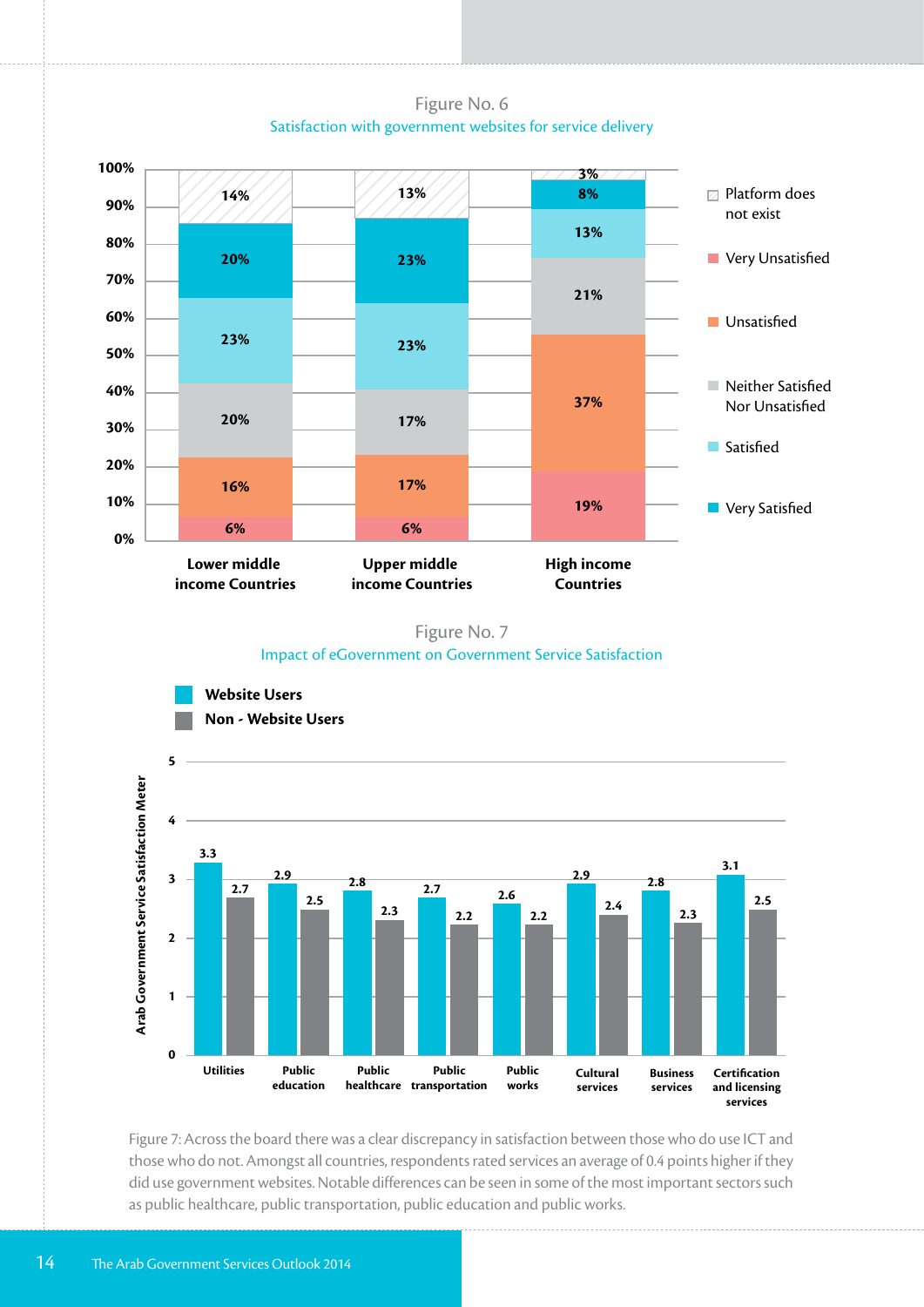While the uptake of m-government services was relatively low across all country GNP groups, similar to website usage, customers in high GNP countries used government mobile applications more frequently and reported being more satisfied with them. Only 14% of customers in high GNP countries used mobile applications "frequently", while only 5% and 6% used them in upper middle and lower middle GNP countries respectively (Figure 8). Similarly, only 12% and 11% of lower middle and upper middle GNP country customers are satisfied with government mobile applications and 36% of high income country customers reported the same (Figure 9). While social media accounts are used more frequently than mobile applications to access public services in the

Arab world, according to survey respondents, they are also not being utilized enough for service delivery, with only 14% using them frequently in high income countries and 11% and 9% using them in upper-middle and lower-middle income countries (Figure 10). Noticeably, in middle income countries, those who said that they never access mobile services to access government services are higher (60% in average) than those who said they never use social media services for accessing government services (40%) (Figures 8 and 11).



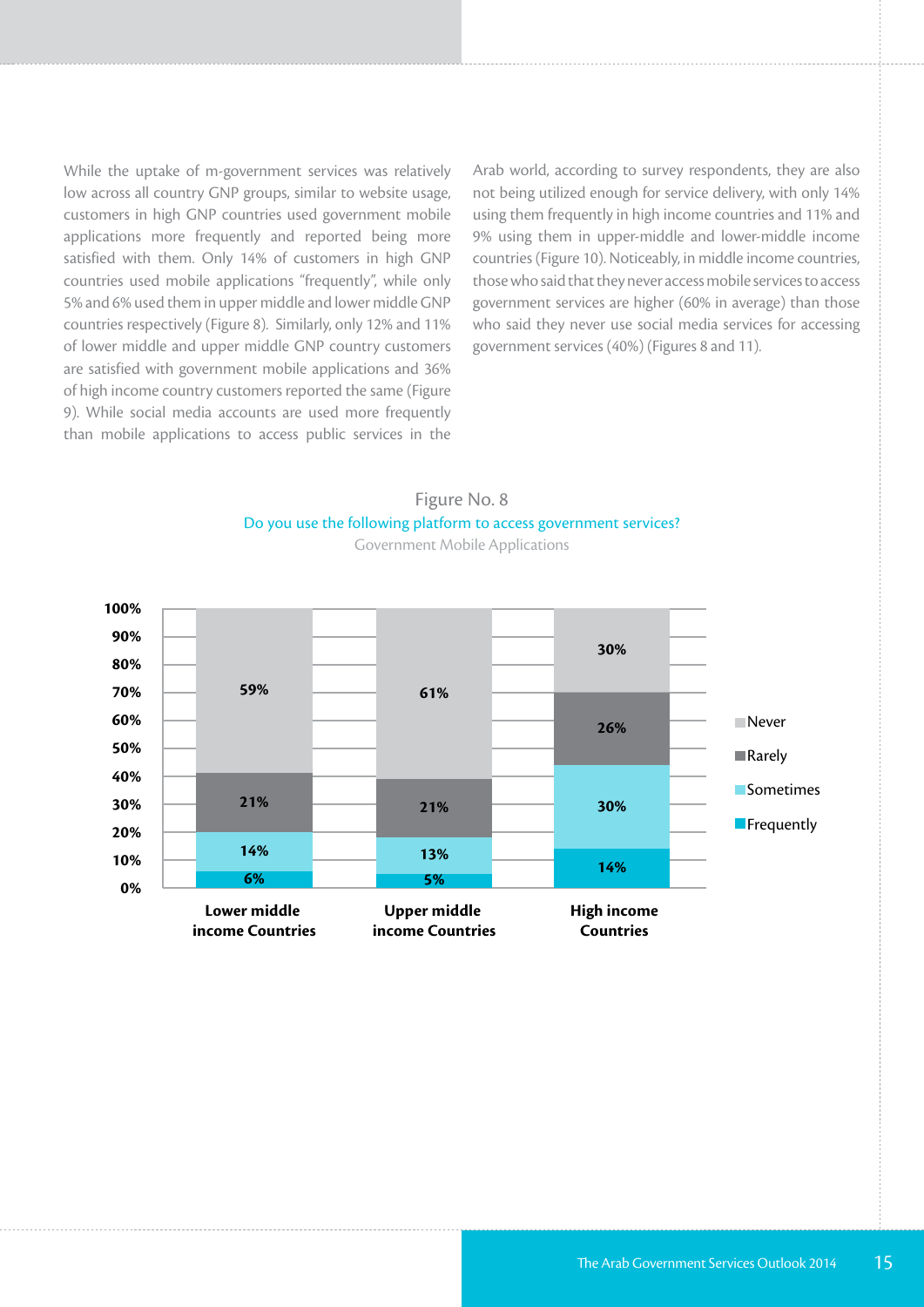Figure No. 9 Satisfaction with Government Mobile Apps for service delivery



Figure No. 10 Do you use the following platform to access government services? Government Social Media Pages & Accounts

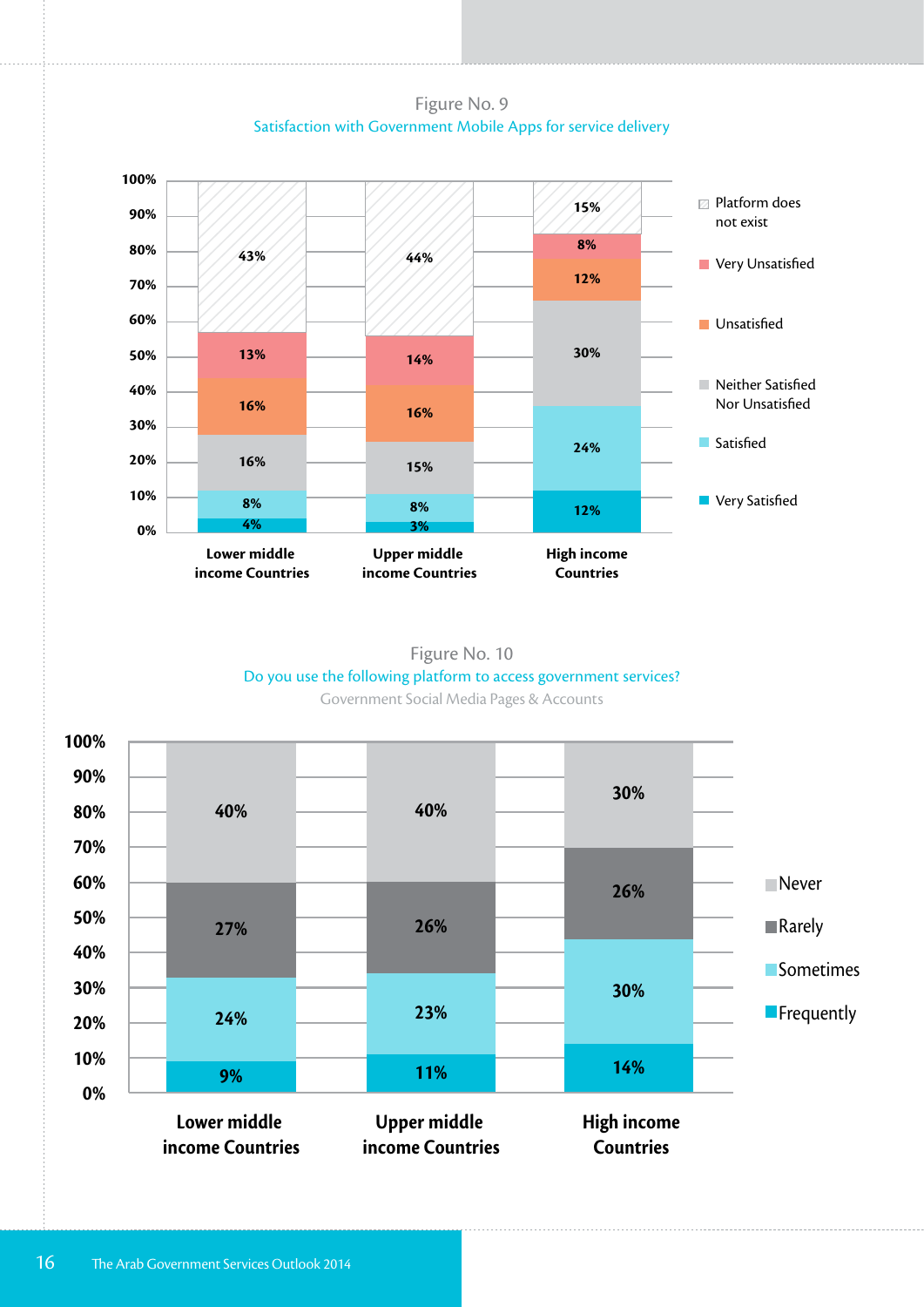Figure No. 11 Satisfaction with Government Social Media accounts for service delivery



#### **3 - Service delivery poses a major challenge to Arab governments – with some sectors requiring prioritization**

Effective and efficient delivery of government services continues to pose a challenge to governments across the region. On a scale of 1 (lowest) to 5 (highest), all public service sectors received low ratings averaging 2.3 out of 5 (Figure 12).

Within the GNP groupings of "lower-middle", "upper-middle", and "high" used for the analysis of the survey, respondents in Morocco, Tunisia and the United Arab Emirates indicated the highest levels of satisfaction in each of the three groups respectively.



#### Figure No. 12 Satisfaction with Government Services in the Arab World ranked by High Income Countries

**Lower middle income Countries Upper middle income Countries Lower middle income Countries**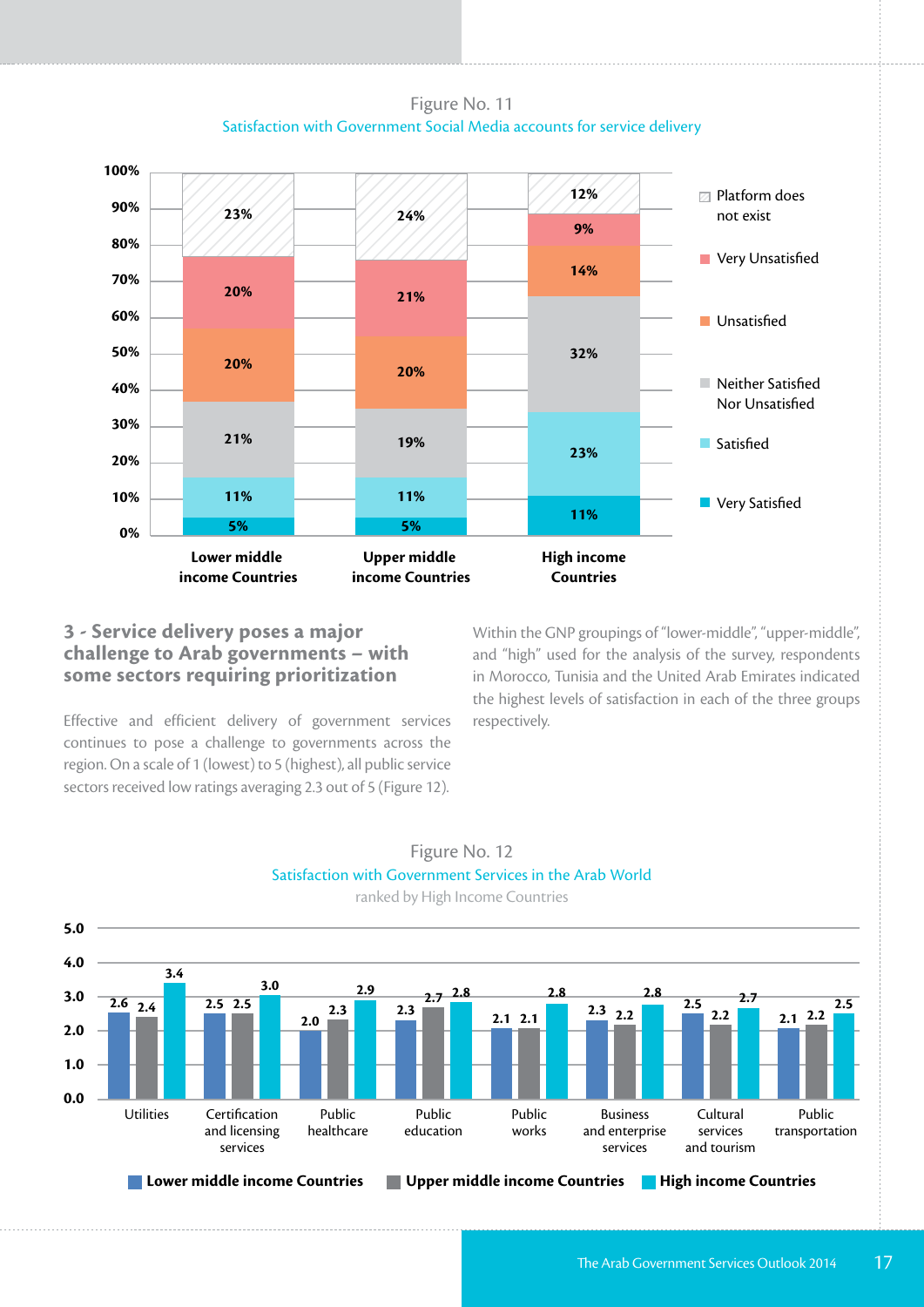

The survey revealed that, across the region, "utilities" ranked the highest among all service sectors (Figure 13). In terms of quality, "certification and licensing" services were ranked the highest, while in terms of accessibility, "public education", was ranked the highest; and finally, in terms of efficiency, "utilities" ranked the highest as well (Figures 14, 15, and 16). It is clear from these results that services, even if they are efficient or accessible, may not be of high quality. Public education, as a clear example, was rated the most accessible service, given that

public education is universally free in most Arab countries, but it still ranked very low in terms of quality and efficiency. Many respondents echoed these findings and indicated that despite being accessible, the quality of public healthcare and public education services was poor. The same trend can be seen in other services which were given high efficiency or quality ratings but low accessibility ratings.



#### Figure No. 13 Efficiency, Quality and Accessibility of Government Service in the Arab World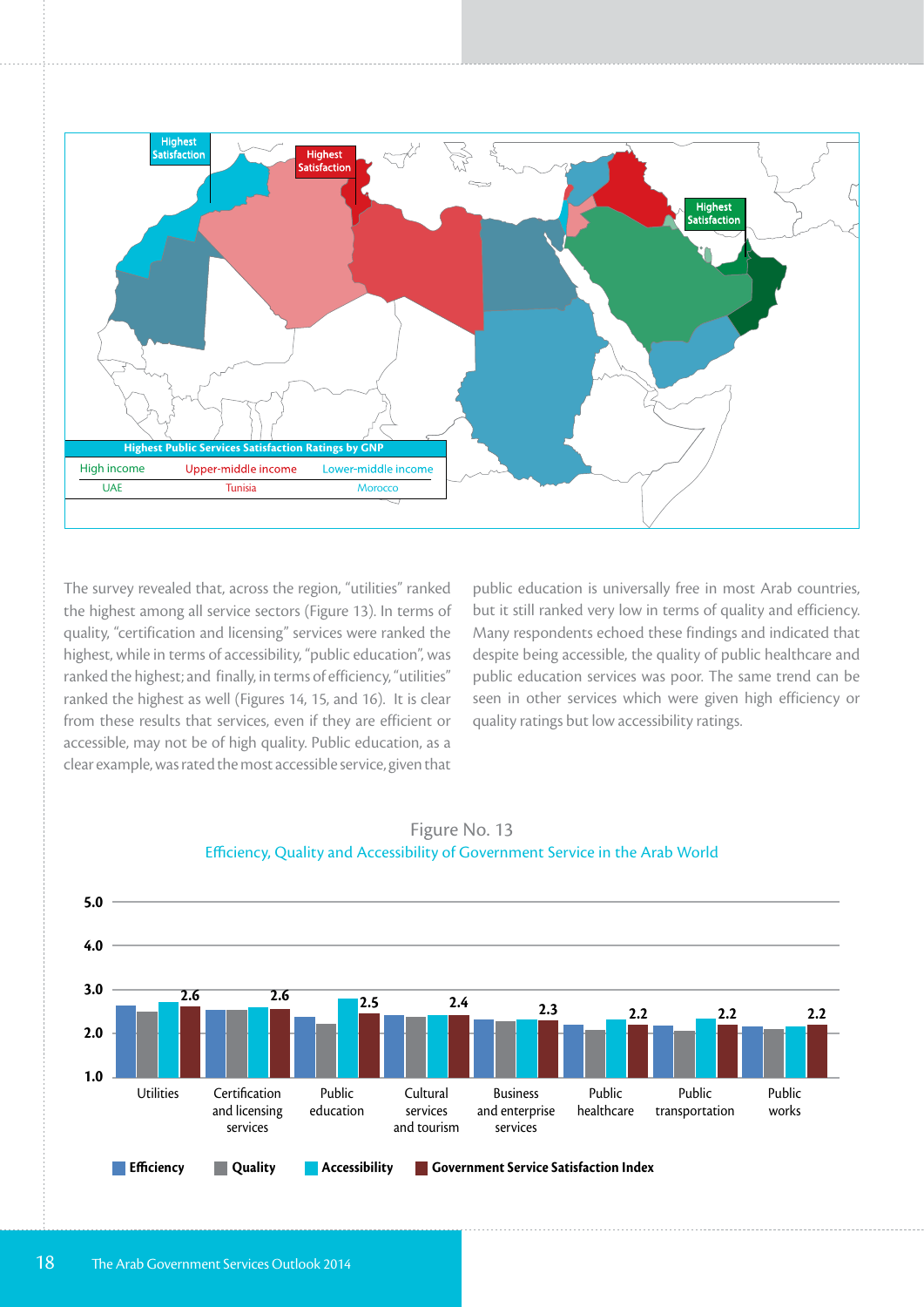Figure No. 14 Average Quality Ratings across Service Sectors in the Arab Region



Figure No. 15 Average Accessibility Ratings across Service Sectors in the Arab Region

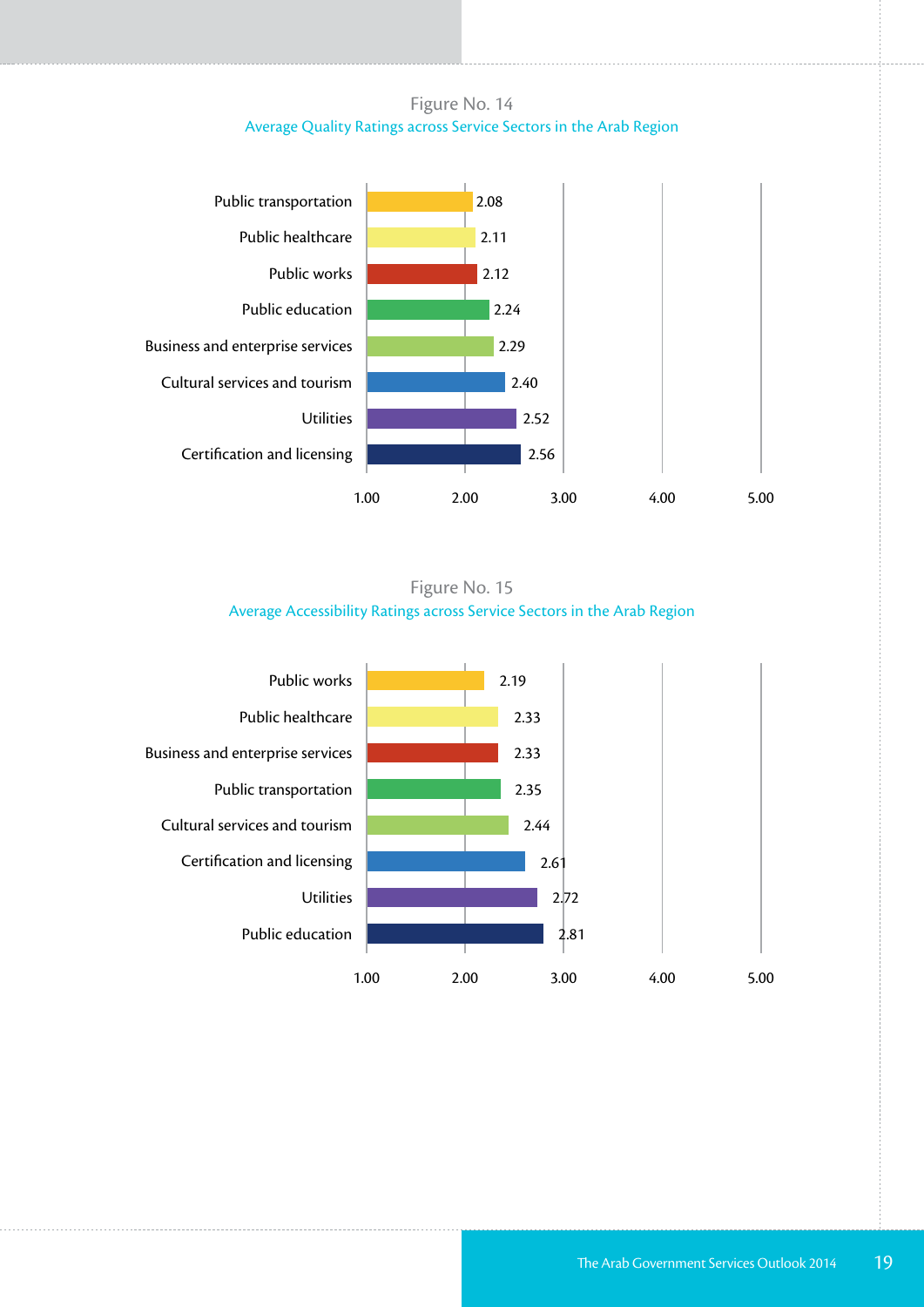Figure No. 16 Average Efficiency Ratings across Service Sectors in the Arab Region



#### **4 – Developing a customer-centric culture amongst front-line employees is a priority for enhancing the customer experience in government organizations**

Reflecting on the growing trend to establish government service centers, the survey revealed that while the concept is well received, there is strong room to improve the quality of the services and the efficiency with which they are provided. Only 18% of respondents from lower middle GNP countries agreed that customers are treated with the necessary respect and empathy in government offices and only 22% of respondents

from middle GNP countries agreed to the same. High income countries fared better than middle income countries, but still did not achieve a majority customer satisfaction, with 36% of respondents from high GNP countries reporting being satisfied with government customer service (Figure 17). These qualms were reflected in the comments from respondents where hundreds of people from middle income, and high income countries anecdotally reported mediocre customer service at government customer centers. By and large, overly bureaucratic processes and poor customer service were some of the most common observations by respondents.

#### **"All services are rooted in bureaucracy and this prevents the delivery of quality service to all"**

**"With regards to transaction and certification services, there is an amount of bureaucracy that is abnormally slow and more so there is unfamiliarity with the appropriate regulations and standards"**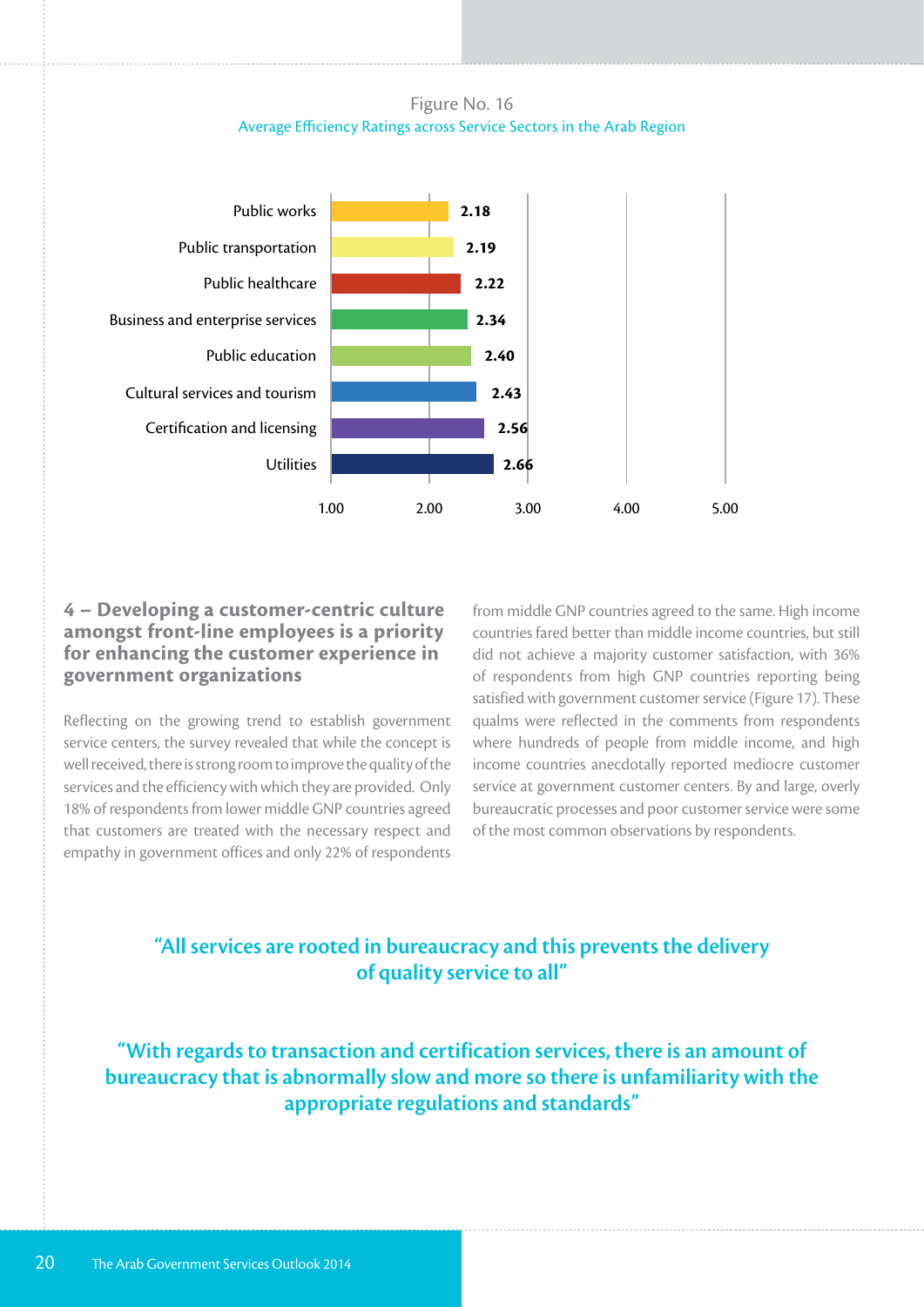Figure No. 17 Customer service at government centers and offices is good and customers are treated with the necessary respect and empathy



#### **5 – Bureaucracy and red-tape lead to inefficiencies and government waste, greatly impacting the convenience and relevance of the services provided to the citizens**

Cumbersome policies and procedures greatly impact the customer experience and limit the ability of front line employees to provide services in an effective and friendly manner. Efficiency across service sectors, with the exception of "Utilities", was at a 3 (out of 5) rating or below – indicating that significant attention is required. The most efficient service sector in high GNP countries was also "Utilities", while

the lowest was "Public Transportation". In upper middle GNP countries the most efficient service sector was "Certification and Licensing" and lowest was "Public Works". With lower middle income countries, the most efficient service sector was also "Utilities" and the lowest was "Public Healthcare". Bureaucracy was the theme that stood out when respondents addressed efficiency in services. Hundreds of respondents from across the Arab World anecdotally highlighted the burdens of excessive paperwork, unnecessary government processes and duplication of efforts. As a result of inefficiency of service delivery, the majority of customers in Arab countries reported that receiving government services in their countries was not convenient and interfered with their daily lives.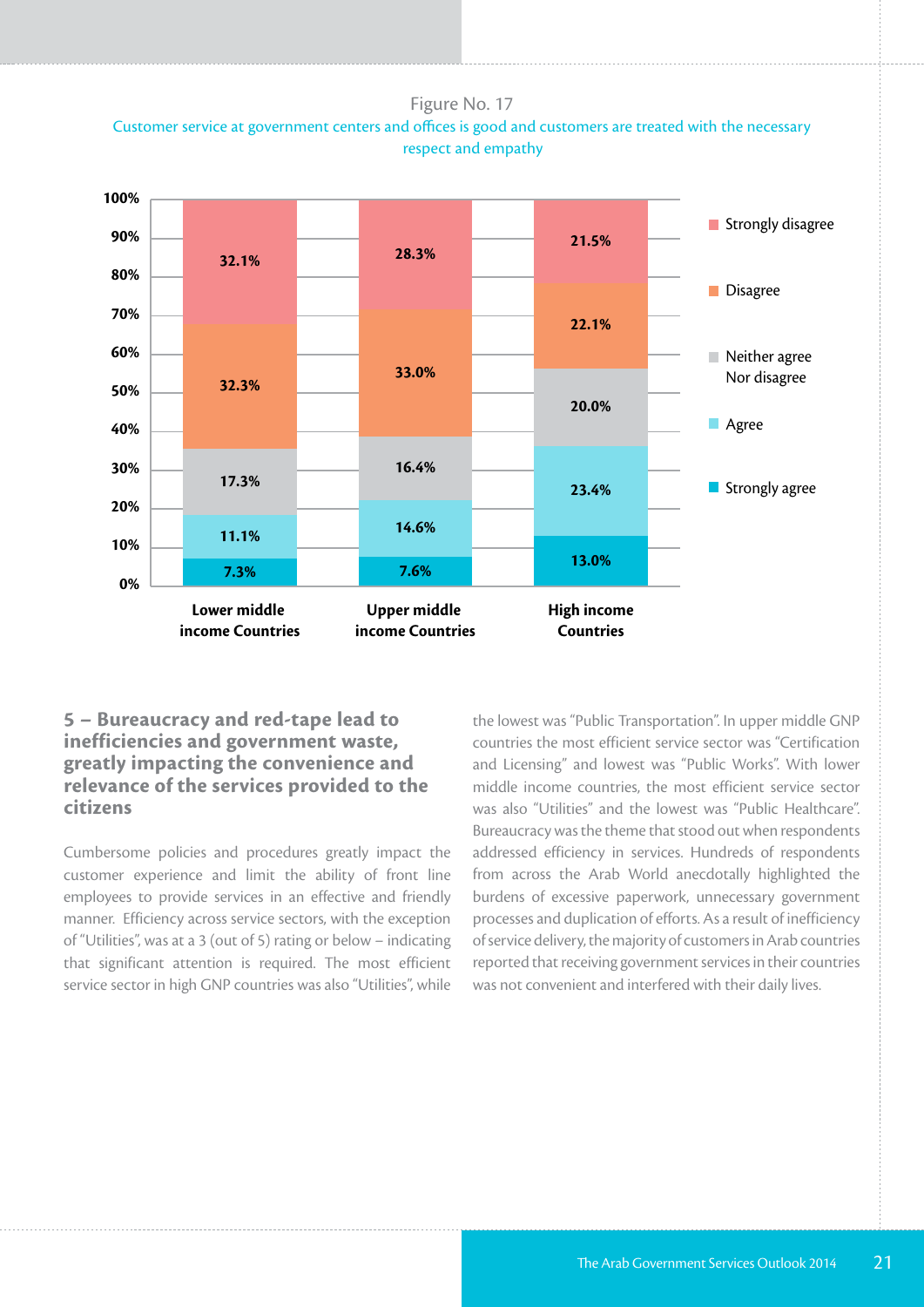Figure No. 18





#### "Receiving government services takes a very long time and you keep getting transferred from one person to the other neither of whom can help you"

#### **6 – Centralization of services in the capital and urban centers has limited the accessibility of rural populations to key services and sectors**

For the most part, accessibility to services is limited and requires significant attention across the Arab world. In this respect, and while high GNP countries fared better than middle GNP countries - only one service sector received an above 3 out of 5 rating.

Within countries, access to services also differed between demographic groups, namely urban and rural populations and high income and low income earners. While the sample sizes of rural dwellers and low-income earners were not big enough to generalize from, given that data was collected online, there was a notable discrepancy between the rural poor and the urban poor's experiences with the quality, efficiency and accessibility of services and the experiences of the rural rich and the urban rich with the same. This is not surprising, as poverty in most developing countries, including

many Arab countries, is urbanizing quickly and is going to continue to do so<sup>7</sup>. At the same time, rural poverty remains acute, but is of a very different nature than poverty in cities and metropolises. Rural areas in particular continue to face problems with accessibility to infrastructure and services and while cities suffer from urban sprawl, they still benefit from a larger allocation of resources and greater access to goods and services. However, the growing gap between the urban rich and the urban poor means that not all customers have the same access to the same quality government services even in urban areas . For these reasons, it comes as no surprise that, in the smaller survey sample of rural dwellers and low income earners, discernable difference in levels of access to services were clear. Comments by respondents support these claims as many of them, even those living in high-income countries, observed that resources for service delivery were concentrated in the largest metropolises and that many areas of their country still lacked access to quality services and to infrastructure.

<sup>7</sup> Ferré, Céline, Francisco H.G. Ferreira, and Peter Lanjouw. "Is There a Metropolitan Bias? The Relationship between Poverty and City Size in a Selection of Developing Countries." The World Bank Economic Review 26.3 (2012): 351-82. Print.

8 Ibid.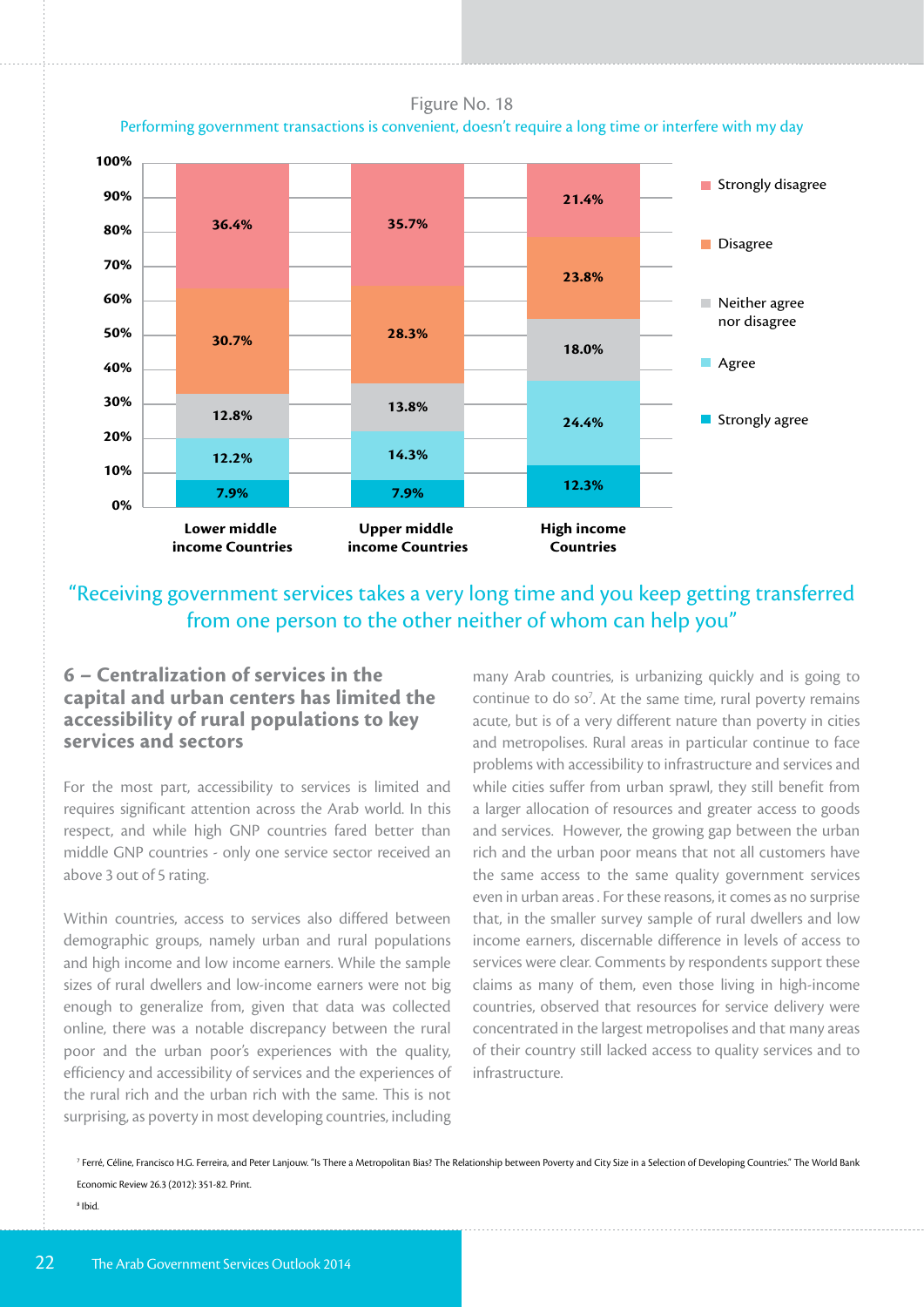Figure No. 19 Average Accessibility across Service Sectors in the Arab Region ranked by High Income Countries



**"Government services may be good in the big metropolitan cities … but if you are living in the villages and you get sick, you will die before you arrive at a hospital"**

### **Highest Accessibility Ratings High Income Countries: UAE Upper middle income countries: Jordan Lower middle income countries: Morocco**

#### **7 – Evaluating service performance is crucial to improving government services, and leads to an enhanced customer experience.**

Across the region, customers who were asked for their feedback on public service delivery showed relatively higher rates of satisfaction with public services. On average, customers who were asked for feedback on services rated services an average

of 1.0 points higher than their counterparts who did not. Nurturing a culture where customer feedback is incorporated in the public services evaluation process is not just key for improved and more innovative public services, but also key for ensuring customer satisfaction and sense of involvement across the Arab region.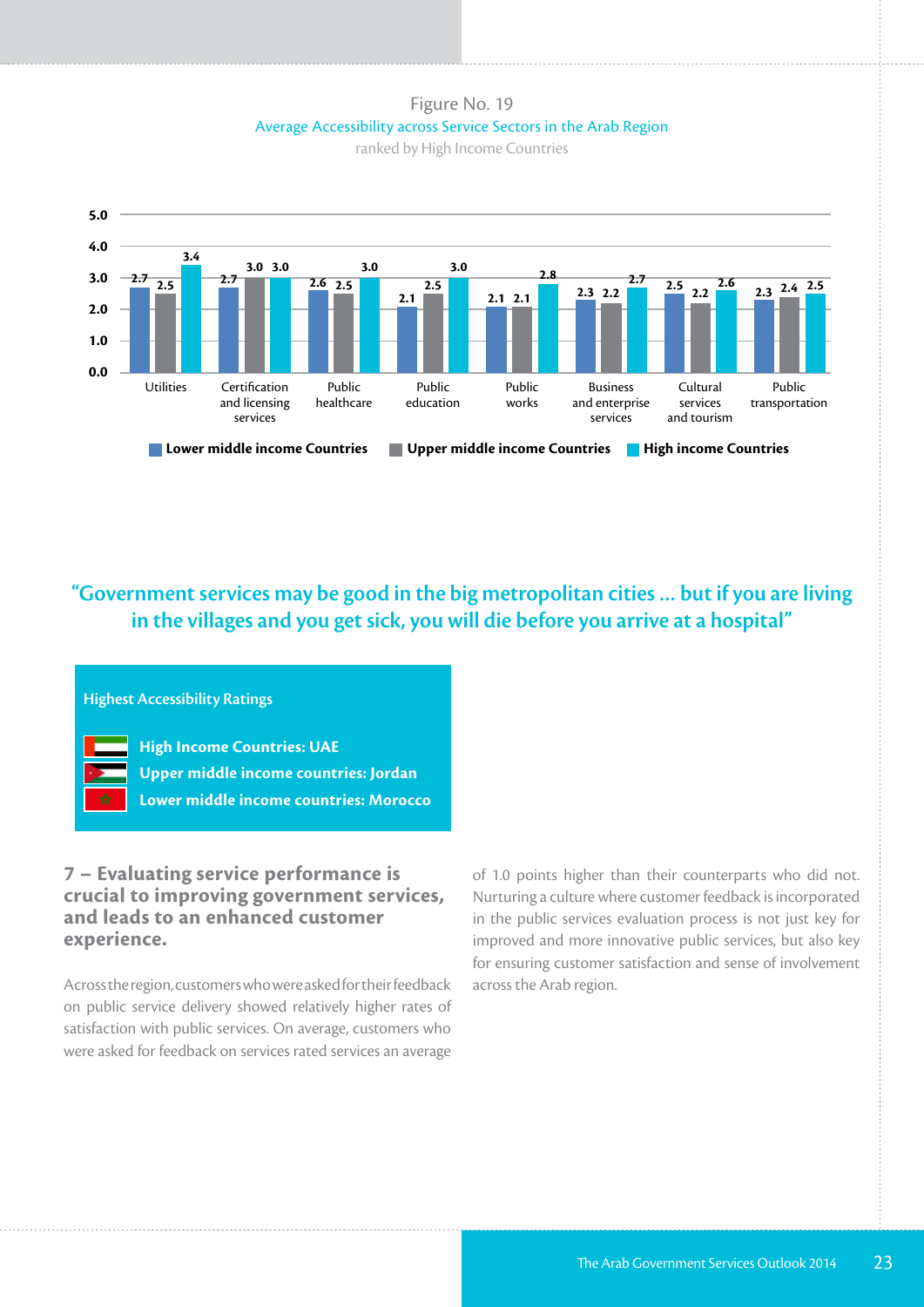Figure No. 20 The Impact of Soliciting Customer Feedback on Satisfaction with Government Services



### **Acknowledgements**

This report is produced by the Governance and Innovation Program at the Mohammed Bin Rashid School of Government (MBRSG) and co-authored by Sarah Alshaer, Racha Mourtada, Fadi Salem

- Fadi Salem is the Director of the Governance and Innovation Program, and Fellow at the Mohammed Bin Rashid School of Government.
- Racha Mourtada is a Research Associate with the Governance and Innovation Program in the Mohammed Bin Rashid School of Government.
- Sarah Alshaer is a Research Officer with the Governance and Innovation Program in the Mohammed Bin Rashid School of Government.

**Suggested Citation:** The Arab Government Services Outlook 2014. Sarah Alshaer, Racha Mourtada, Fadi Salem, The 2nd Government Summit 2014. Dubai: Governance and Innovation Program, MBR School of Government.

To contact the Governance and Innovation Program please direct emails to: Fadi.Salem@mbrsg.ac.ae

The views expressed in this review are those of the authors; and do not necessarily reflect those of the trustees, officers and other staff of the Mohammed Bin Rashid School of Government, the UAE Prime Minister's Office or SAP MENA.

The authors wish to express their appreciation to the Arab Government Entities which contributed data or information towards this survey, especially:

- Eng. Ahmed Kamal
- Mr. Ali Ataya
- Mr. Atef Merhi
- H. E. Abdul Latif Al Saree
- H.E. Dr. Salim Al-Ruzaiqi
- Mr. Mohammed N. Al Rawi
- H.E. Eng. Ali Bin Saleh Al-Soma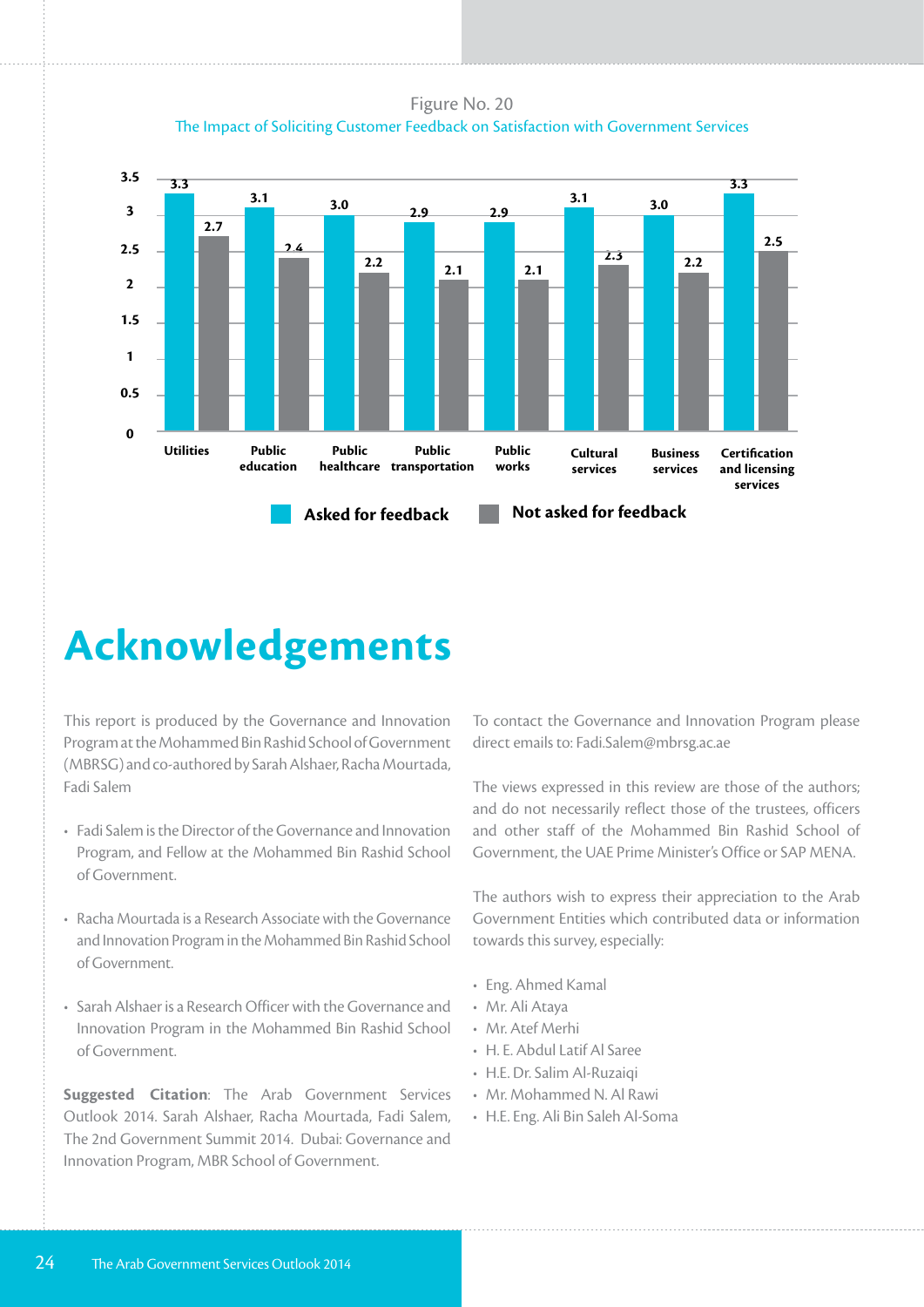The Governance and Innovation Program would like to thank the team at the UAE Prime Minister's Office and SAP MENA for their support in this collaborative effort for the production of the report. Especially, the authors would like to acknowledge the invaluable efforts of the following colleagues in the in providing essential contributions, input and assistance into the report and its related materials:

- Nesrine Halima
- Rabea Haque Karmani
- Atraf Shehab
- Selim Edde
- Ned Jaroudi
- Omar AlOlama
- Houriya Mohamed
- Heba Shaaban

#### **The Governance and Innovation Program**

The Governance and Innovation Program at the MBRSG conducts research and programmatic activities focusing on policies for government innovation and development through information technologies in the Arab states. The objectives of the program are aligned with regional objectives towards nurturing a culture of innovation in society, promoting participatory, inclusive and transparent government models; and enabling more responsive and efficient governance through effective adoption of information technologies. The program works on three tracks:

- **Policy and Scholarly Research**: Conducting research focusing on government policies and societal transformation through technological innovation in the Arab region.
- **Policy Advisory**: The ultimate objective of the Program is to inform present and future Arab policy makers in assessing the impact of the ongoing transformations in their societies and governments; and to help develop locally fitting policies for future governance initiatives.

• **Regional Development Activities**: The Program brings together regional and international networks of practitioners and scholars working in related areas through programmatic and educational activities, in order to encourage proactive regional knowledge sharing and bridge the gap between policy and research.

#### **The Mohammed Bin Rashid School of Government**

The Mohammed Bin Rashid School of Government (MBRSG) is a research and teaching institution focusing on public policy in the Arab world. Established in 2005 under the patronage of HH Sheikh Mohammed Bin Rashid Al Maktoum, Vice President and Prime Minister of the United Arab Emirates and Ruler of Dubai, MBRSG aims to promote good governance through enhancing the region's capacity for effective public policy.

Toward this goal, the Mohammed Bin Rashid School of Government also collaborates with regional and global institutions in delivering its research and training programs. In addition, the School organizes policy forums and international conferences to facilitate the exchange of ideas and promote critical debate on public policy in the Arab world.

The School is committed to the creation of knowledge, the dissemination of best practice and the training of policy makers in the Arab world. To achieve this mission, the School is developing strong capabilities to support research and teaching programs, including

- Applied research in public policy and management;
- Master's degrees in public policy and public administration;
- Executive education for senior officials and executives; and,
- Knowledge forums for scholars and policy makers.

1 The Governance and Innovation Program also authors the Arab Social Media Report Series, which can be found in the website: http://www.ArabSocialMediaReport.com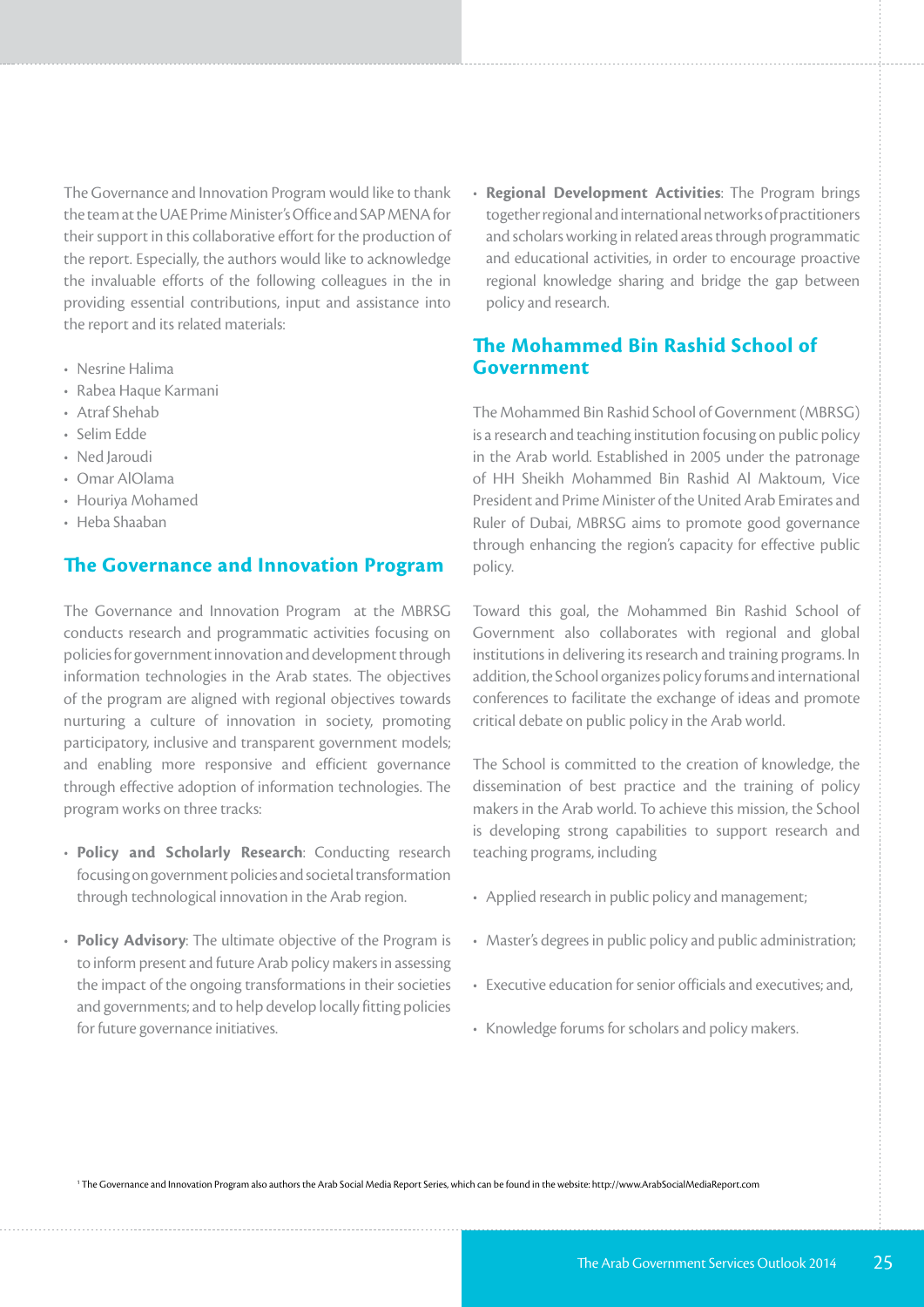# **Annex I: Research Methodology: Citizens and Government Surveys**

The ideal of the 'new public service' differs from traditional public service approaches in that it is citizen centered and focuses on enhancing the public good through inclusive service delivery and design. The focus on service efficiency, customer service and innovation is becoming an accepted norm in the Arab World, in order to provide better services. The citizen is increasingly being lauded as the customer whose feedback and satisfaction is core to the work of government. The new ideal of public service has migrated away from slow, bureaucratic, process focused services towards streamlined, quick and accessible ones<sup>9</sup>. More recently, these new approaches in public management also paved the way for a plethora of 'digital-era' governance methods in public service delivery, primarily utilizing information and communication technology innovations to deliver even more efficient, more inclusive and less costly services<sup>10</sup>. In recent years, these trends have been widely adopted in the Arab region with the growth of national electronic government, mobile government and smart government initiatives across the region.

This report takes this ideal into consideration and analyses customer satisfaction with government services based on four important pillars of good government service: citizen centricity, excellence in service quality, efficiency and accessibility of services. Our survey assessed these qualities by examining the individual characteristics that must exist in order for services to be deemed citizen centric, of high quality, efficient and accessible.

#### **Citizen Centricity**

- Are citizen needs assessed for government service design?
- Do services enhance the customer experience and meet preferences and expectations across interactions and transactions?
- Do citizens have a choice of channels for service delivery?
- Is receiving government services convenient? And does receiving government services significantly interfere with the lives of customers?

#### **Quality**

- Do government services meet the expectations of customers?
- Do customers find government services reliable?
- Are customers satisfied with government customer relations?
- Is government responsive to customer remarks, complaints and inquiries?

#### **Accessibility**

- Are all customers able to access government services?
- Are services are designed to meet the convenience needs of all customers?
- Do services integrate ICT to make them more accessible for customers?
- Are services designed in a way that is accessible to traditionally hard to reach populations such as rural populations, the poor, the disabled and the elderly?

#### **Efficiency**

- Do government services require a long time to be delivered?
- Are customers satisfied with the efficiency of government services?

9 Denhardt, Janet Vinzant., and Robert B. Denhardt. The New Public Service: Serving, Not Steering. Armonk, NY: M.E. Sharpe, 2007. Print.

<sup>10</sup> Margetts, Helen, and Patrick Dunleavy. "The second wave of digital-era governance: a quasi-paradigm for government on the Web." Philosophical Transactions of the Royal Society A: Mathematical, Physical and Engineering Sciences 371.1987 (2013).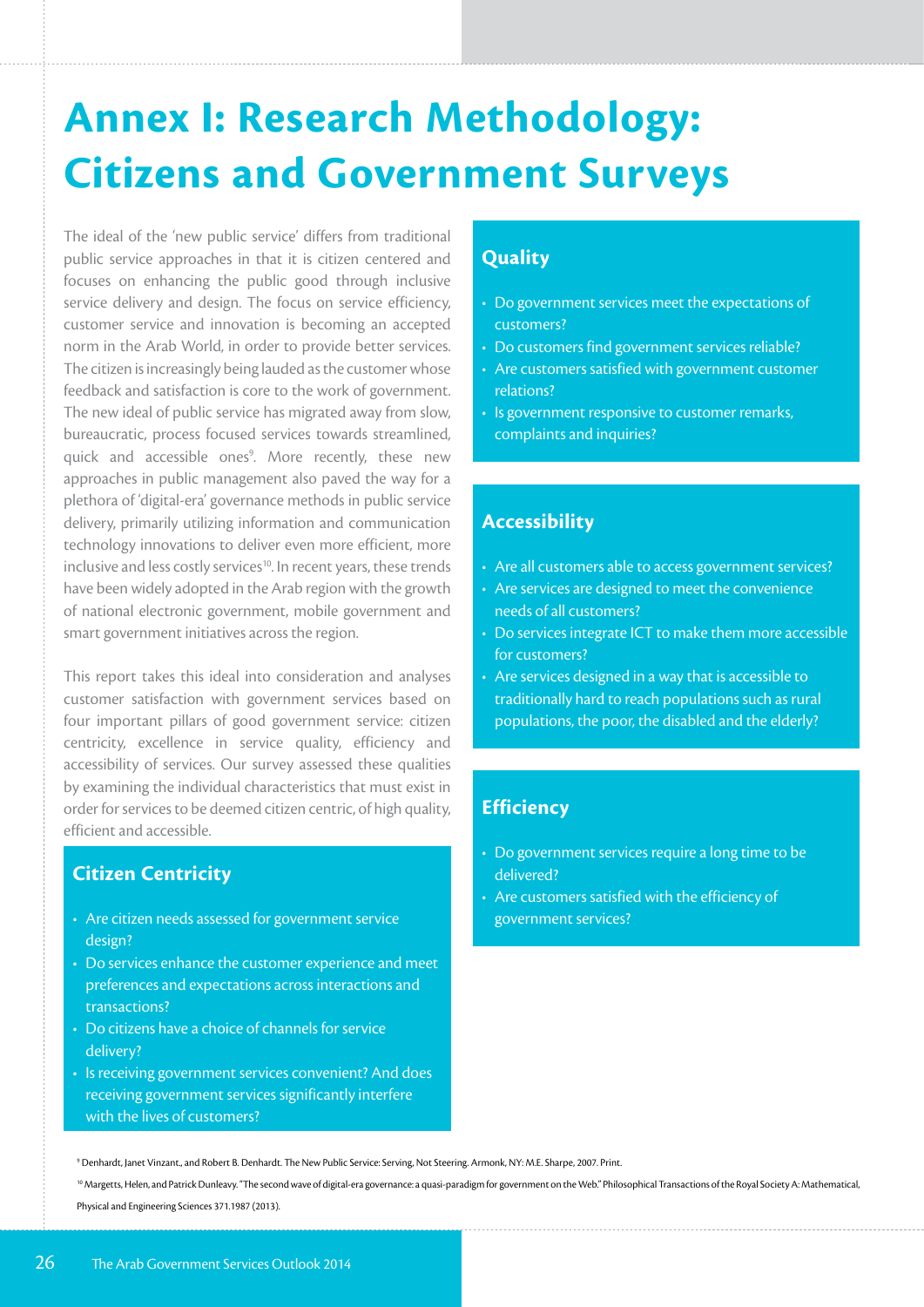#### **Methodology:**

Two separate surveys, targeting two individual groups were administered as a part of this study. The first survey targeted residents of all 22 Arab countries ('the public') and was conducted between November and December 2013 among a sample of 21,158 adults living in all 22 Arab countries<sup>11</sup>. The survey was completed online and structured as a questionnaire. Sampling for this survey was done utilizing the "simple random sampling" technique.

The 'public' or citizen survey was distributed using several databases of residents of Arab countries, collected and compiled by the Governance and Innovation Program at The Mohammed bin Rashid School of Government , as well as through social media networks and 3rd party contact database. Responses from this survey were then filtered to include only responses from Arab countries. This technique was justified based on the survey requirement to measure the habits and opinions of the citizens and among the public in residents of Arab countries as well as government officials and employees.

The survey sample was predominantly male, with women making up only of 21% of the sample, and mainly comprised of people between the ages of 22 and 39, who made up 77% of the sample.

The second, 'government', survey targeted one official government entity in each of the Arab countries, and was distributed to and completed by official government representatives (to the best of their knowledge and expertise) to reflect the official positions and practices of government entities at large within that country. Respondents of this survey completed it online (or via other methods). Follow ups were conducted with all targeted entities in the form of phone calls, emails and fax correspondence.

All of the findings described in this report reflect information collected from the two surveys. Respondents to the public survey were given the option to complete the surveys in Arabic and English, while the government survey was only offered in Arabic.

#### **Weighting – Citizens survey**

For the public survey specifically, given the uneven distribution of the sample across certain demographics, weights were applied to the statistical results<sup>12</sup> according to the following weighting plan:

In analyzing survey results, the final sample was found to be representative across all key demographics, with the exception of

#### **Gender:**

- The percentage of female respondents at the regional survey level was 21%, as compared to the regional average of 50% in the Arab world<sup>13</sup>.
- At a country level, the percentage of female responses fluctuated between 11% female responses in Yemen at the low end of the spectrum, and 30% female responses in the UAE at the high end of the spectrum.

#### **Population:**

• Certain countries were overrepresented or underrepresented in terms of their sample size as a percentage of the total survey sample size, as per the table below. The table below presents country populations in the Arab world as a percentage of the total population of the Arab region, in comparison to the country sample sizes within the survey as a percentage of the total survey sample size.

<sup>&</sup>lt;sup>11</sup> 3 countries were excluded due to their small sample sizes, as detailed in in the weighting plan

<sup>&</sup>lt;sup>12</sup> The charts linking ICT usage and engagement with government to service satisfaction were based on unweighted data.

<sup>&</sup>lt;sup>13</sup> With the exception of the UAE where the gender ratio is skewed towards men, with women constituting 33% of the population. The greater percentage of men is largely due to the large expat labor force found in the UAE, which should not constitute a significant portion of the respondents for this specific survey, as it was solely conducted among the portion of the population with online access.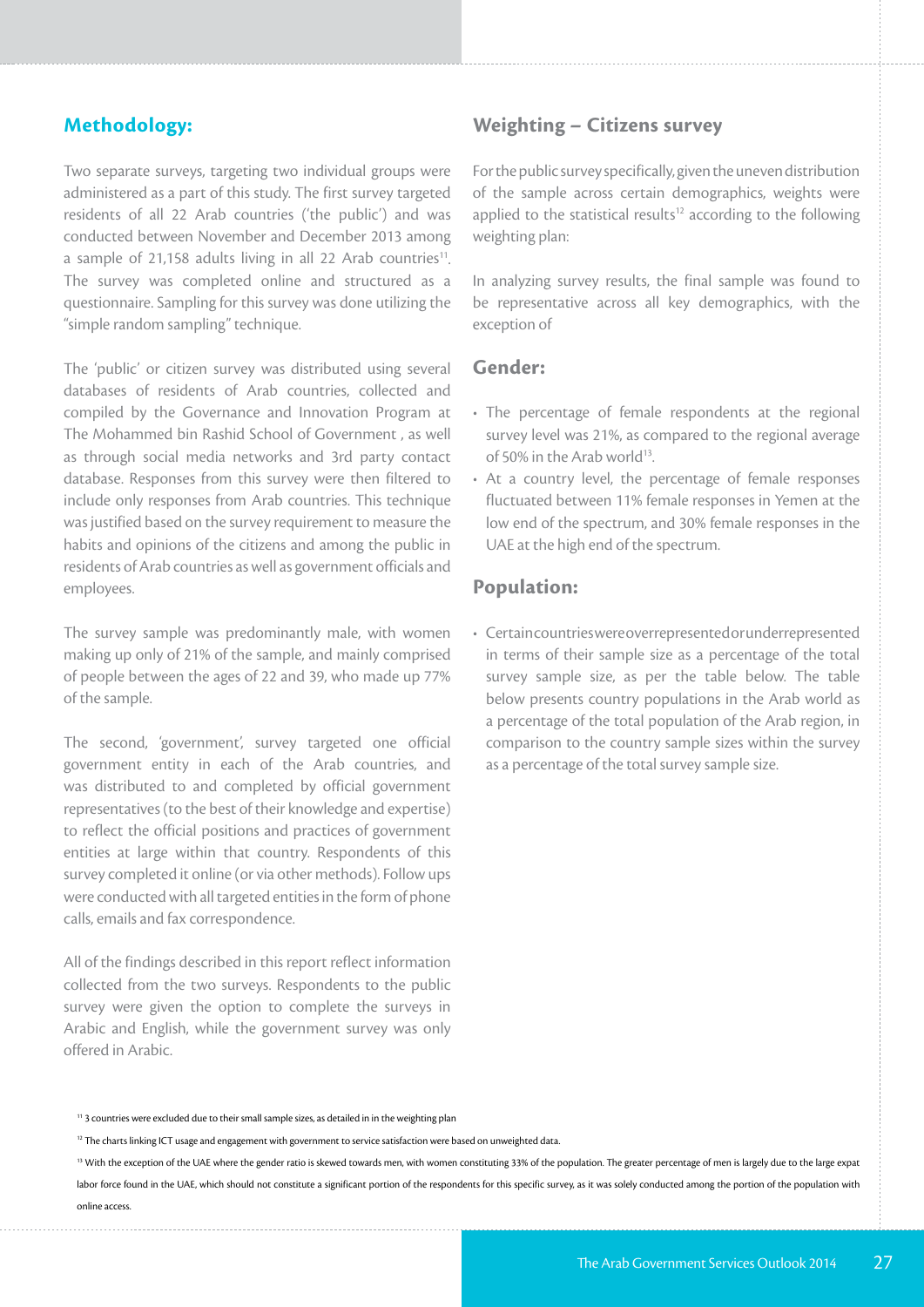| <b>Country</b> | <b>Population</b> | of total Arab population % |
|----------------|-------------------|----------------------------|
| Algeria        | 36,983,902        | 9.74%                      |
| Bahrain        | 1,377,273         | 0.36%                      |
| Comoros        | 792,913           | 0.21%                      |
| Djibouti       | 940,090           | 0.25%                      |
| Egypt          | 85,378,440        | 22.49%                     |
| Iraq           | 34,776,200        | 9.16%                      |
| Jordan         | 6,572,903         | 1.73%                      |
| Kuwait         | 2,959,015         | 0.78%                      |
| Lebanon        | 4,324,060         | 1.14%                      |
| Libya          | 6,506,095         | 1.71%                      |
| Mauritania     | 3,704,414         | 0.98%                      |
| Morocco        | 32,925,550        | 8.67%                      |
| Oman           | 2,957,333         | 0.78%                      |
| Palestine      | 4,393,572         | 1.16%                      |
| Qatar          | 1,976,840         | 0.52%                      |
| Saudi Arabia   | 29,319,400        | 7.72%                      |
| Somalia        | 10,052,840        | 2.65%                      |
| Sudan          | 46,822,880        | 12.33%                     |
| Syria          | 21,468,960        | 5.66%                      |
| Tunisia        | 10,813,680        | 2.85%                      |
| UAE            | 8,207,940         | 2.16%                      |
| Yemen          | 26,358,020        | 6.94%                      |

#### Arab country populations and sample sizes (as percentage of total population)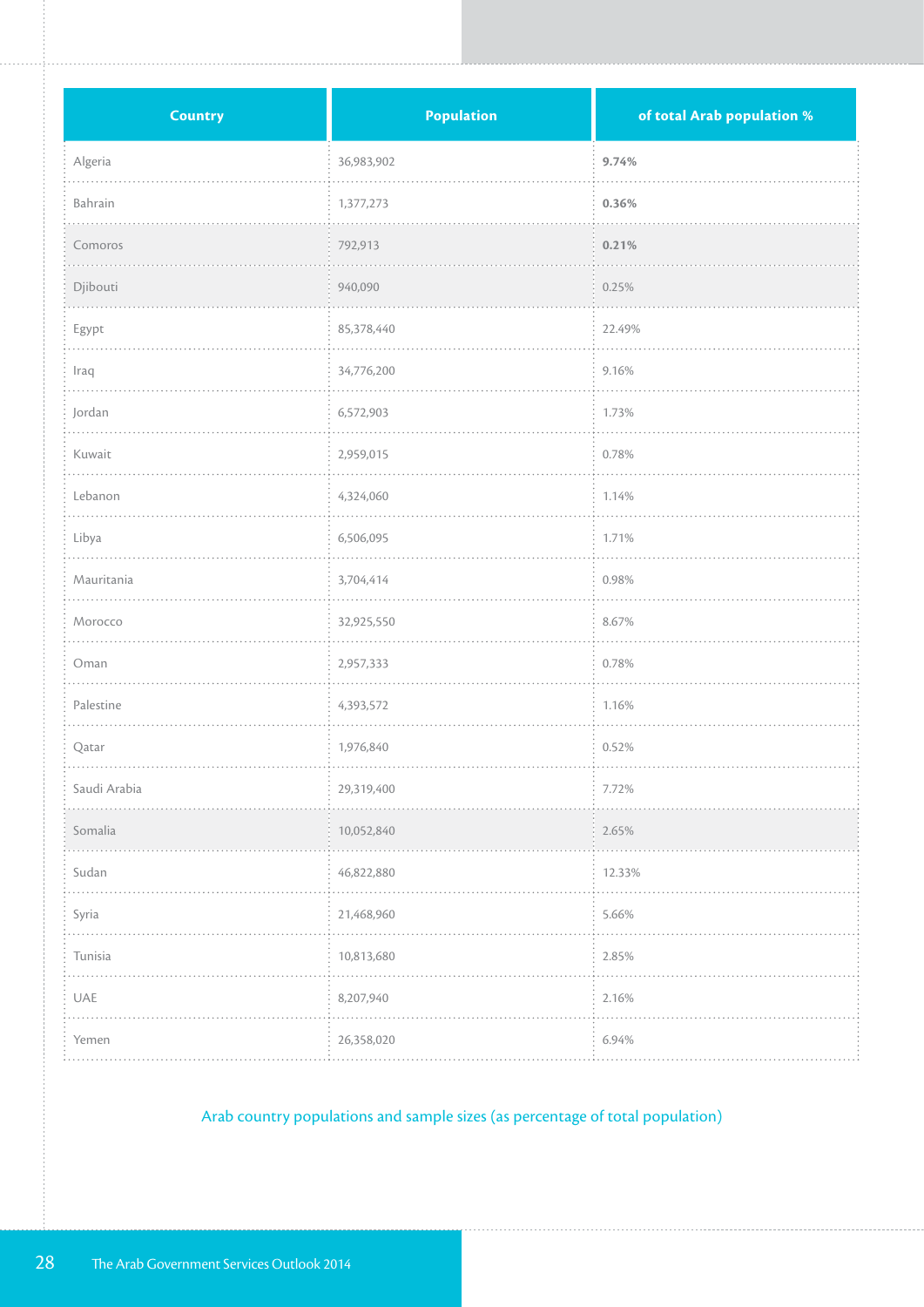In such cases, weights can be used to increase the representativeness of a survey. However, certain limitations need to be taken into consideration regarding the appropriateness of applying said weights. For example, if the weights are too large or too small, they can decrease the stability of the survey and increase the margin of error when inferring responses as representative of the survey sample.

In light of this, and in order to determine the best approach to making the data both as representative and stable as possible, tests were run on the survey datasets to assess the effect of developing and applying weights for:

- Population (1-dimensional weight)
- Gender (1-dimensional weight)
- Gender x Population (2-dimensional weight)

Weighting across two dimensions (gender x population) resulted in the application of large weights, (in some cases up to 16), which would create instability and introduce substantial errors in the survey. Weights of up to 8 are generally acceptable and will not significantly skew results or increase error margins .

Weighting across one dimension (gender or population) resulted in smaller and more acceptable weights, and as such only one of these weights could be applied. Given that the survey findings will be analyzed at the regional level and the country (or country group) level, and responses will be inferred as representative of the relevant populations, weighting for population would increase the representativeness of the survey.

Given, however, that the survey findings will not be analyzed at the gender level, weighting for gender need not be applied. The gender ratio will be clearly indicated in the analysis of survey findings, which will be presented – if needed - as descriptive of men's and women's responses received in the survey, rather than representative.

Countries (in grey in the above table17) with very small sample sizes (<15) were selected for exclusion from the survey as whole, as they were not representative, and their small sample size would increase the error margins for the survey. Two options were explored before taking the decision to exclude said countries.

The first entailed including them in the weighting, which would require the application of very large weights, consequently introducing instability.

The second option entailed 'trimming' the weights for these countries down to 1, thereby introducing a large 'unequal weighting effect' (of 6.4, as opposed to the acceptable 1-2 range), within the sample. The exclusion of these countries brought down the unequal weighting effect to an acceptable level of 2.01, making the sample more stable.

#### **Conclusions:**

- Based on the above analysis, only population weights were applied to the survey data.
- Additionally, the countries with small number of respondents in the survey (N<15) were excluded from overall regional analysis (these countries are: Comoros, Djibouti and Somalia). Hence, the sample size used in the analysis of the survey findings is: N=20,702.

#### **Service Satisfaction Meter**

The Arab Government Service Satisfaction Meter is a composite index designed to give a holistic view of the public's satisfaction with government services in the Arab world. It draws on internationally recognized development indicators such as the UN's E-Government Development Index (EGDI) in its formulation, and is calculated by averaging the ratings of the three dimensions of government service satisfaction: Accessibility, Efficiency and Quality. Each of these dimensions, or indicators, can also be calculated and evaluated independently<sup>18</sup>.

The formula is as follows:

The Arab Government Service Satisfaction Meter= (⅓ \* Average Efficiency Rating) + (⅓ \* Average Quality Rating) +(⅓ \* Average Accessibility Rating)

<sup>17</sup> Comoros, Djibouti, , Somalia

<sup>18</sup> The average ratings of Efficiency, Quality, and Accountability are each calculated as: ((w1\*n1)+(w2\*n2)+(w3\*n3)+(w4\*n4)+(w5\*n5))/(n1+n2+n3+n4+n5)

where w(x) is the assigned rating (x=1-5), and  $n(x)$  is the number of corresponding respondents who assigned that rating.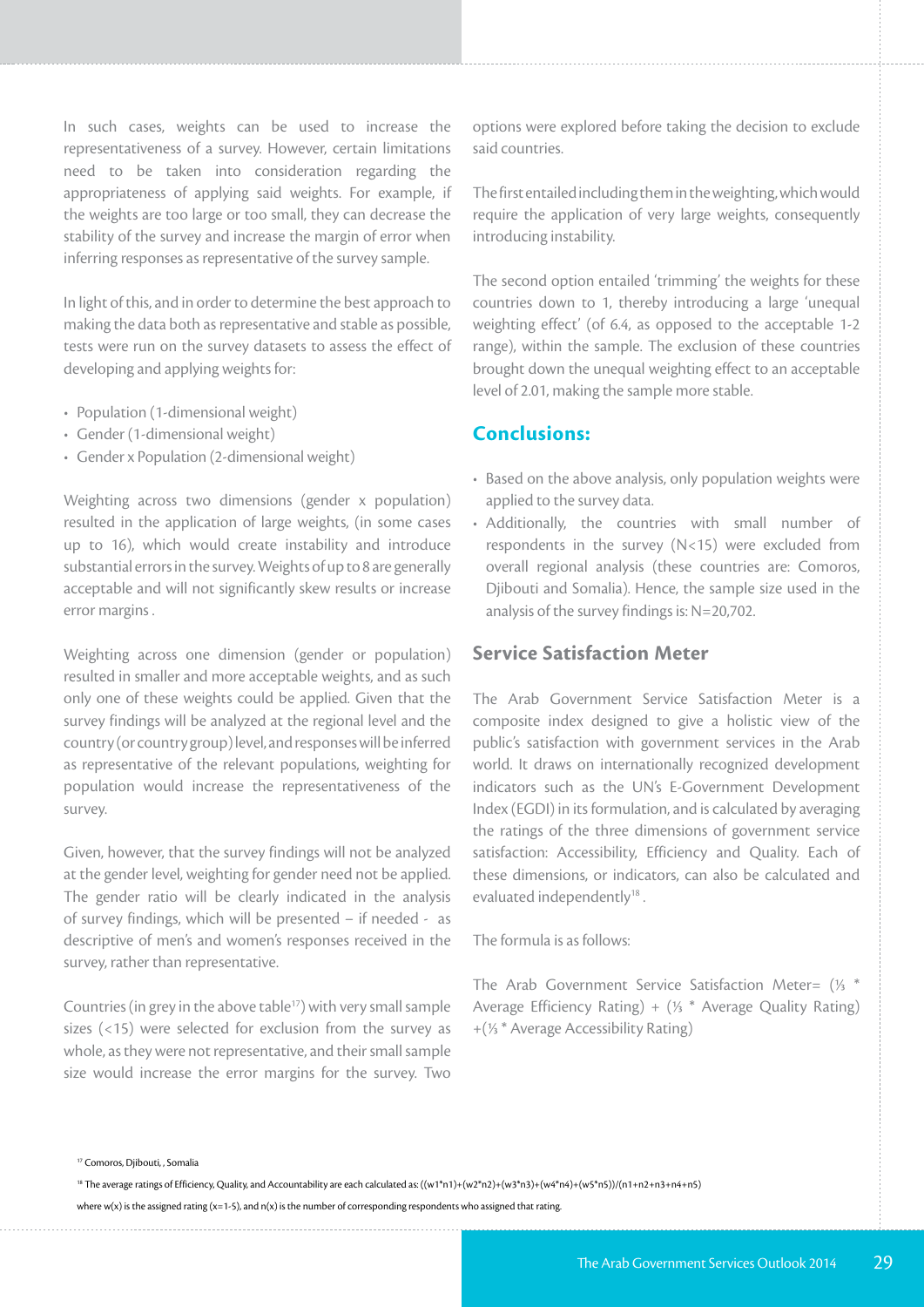### **Annex II: Demographic Breakdowns**

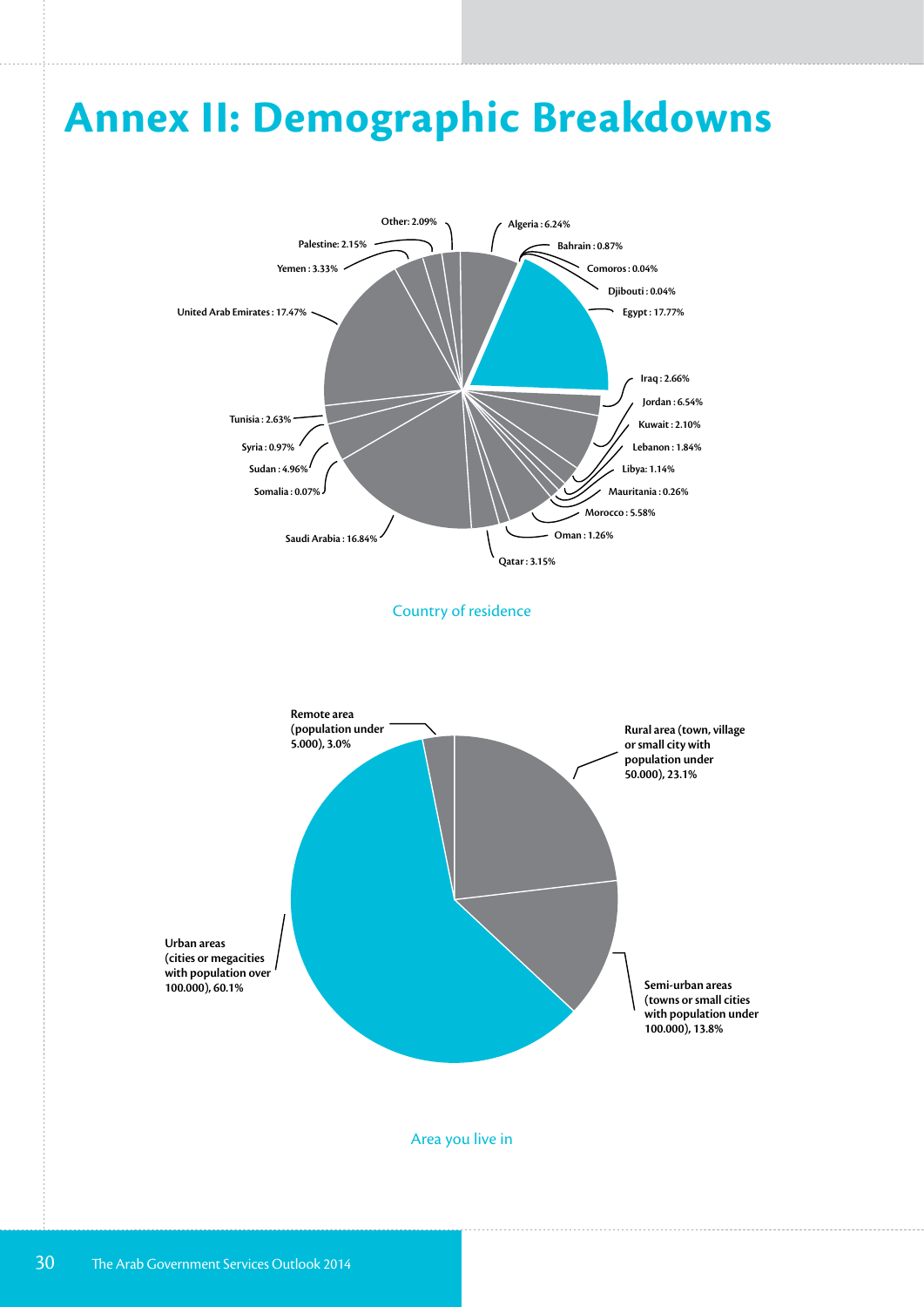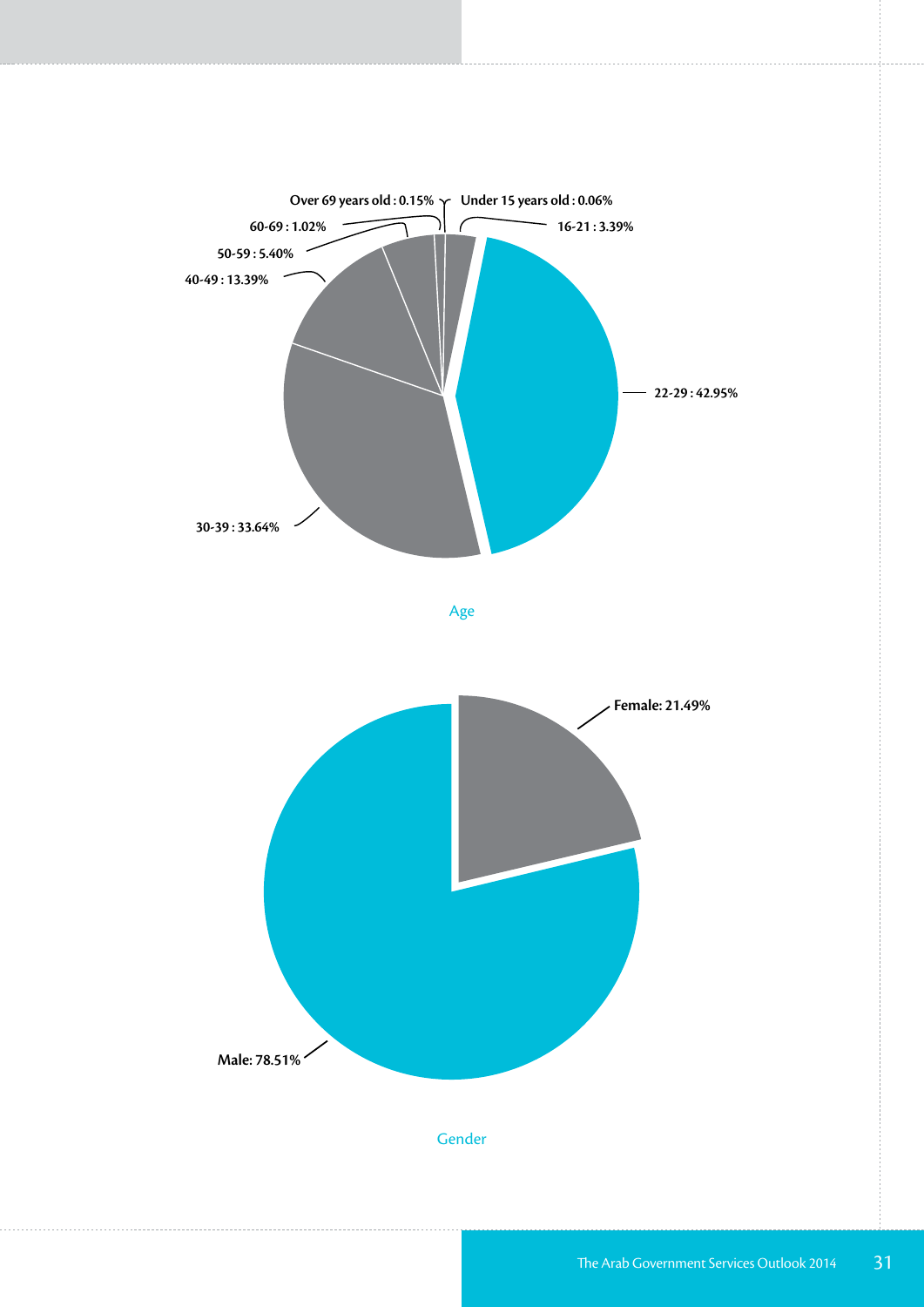# **Bibliography**

- Abel, Charles F., and Arthur Jay Sementelli. Justice and Public Administration. Tuscaloosa: University of Alabama, 2007. Print.
- ALSHAER, S. & SALEM, F. 2013. The Arab World Online: Trends in Internet Usage in the Arab Region. Governance and Innovation Program. Dubai School of Government
- Alverez-Antolinez, Carlos. Leadership, Structures and Accountability in the Public Service: Priorities for the next Phase of Reform. Dublin: IPA, 2007. Print.
- AVGEROU, C., CIBORRA, C., CORDELLA, A., KALLINIKOS, J. & SMITH, M. "The Role of Information and Communication Technology in Building Trust in Governance: Toward Effectiveness and Results." Washington, D.C., Inter-American Development Bank. 2005
- Borins, Sandford F. Innovations in Government: Research, Recognition, and Replication. Washington, D.C.: Brookings Institution, 2008. Print.
- BYRNE, E., NICHOLSON, B. & SALEM, F. (Eds) Assessing the Contribution of ICT to Development Goals. 10th International Conference on Social Implications of Computers in Developing Countries - International Federation for Information Processing, Dubai School of Government, 2009
- Collins, Paul. Applying Public Administration in Development: Guideposts to the Future. Chichester, England: Wiley, 2000. Print.
- Curristine, Teresa, Zsuzsanna Lonti, and Isabelle Joumard. "Improving Public Sector Efficiency: Challenges and Opportunities." OECD Journal on Budgeting 7.1 (2007). Print
- Denhardt, Janet Vinzant., and Robert B. Denhardt. The New Public Service: Serving, Not Steering. Armonk, NY: M.E. Sharpe, 2007. Print.
- DUNLEAVY, P. & HOOD, C. From old public administration to new public management. Public Money & Management, 14, 9-16. 1994
- DUNLEAVY, P., MARGETTS, H., BASTOW, S. & TINKLER, J. New Public Management Is Dead--Long Live Digital-Era Governance. Journal of Public Administration Research and Theory, 16, 467-494. 2006b
- EIU. Best Cities Ranking and Report. London: Economist Intelligence Unit, 2012. Print.
- Ferré, Céline, Francisco H.G. Ferreira, and Peter Lanjouw. "Is There a Metropolitan Bias? The Relationship between Poverty and City Size in a Selection of Developing Countries." The World Bank Economic Review 26.3 (2012): 351-82. Print.
- GERAY, O. & SALEM, F. "Dubai eGovernment a Decade later: Reinventing Government through Innovative Public Services." In: BESCHEL, R., YOUSEF, T. & ALYAHYA, K. (eds.) Public Sector Reform in the Middle East & North Africa: Lessons of Experience for a Region in Transition. The World Bank. 2012
- Halima, N.,"Results-Based Government in Arab States: Drivers, Barriers and Tensions". Policy Brief, Dubai School of Government. Dubai, 2008
- Hannum, Kelly, and Jennifer Martineau. Evaluating the Impact of Leadership Development. San Francisco: Jossey-Bass, 2008. Print.
- ILO. United Nations International Labor Organization, http://laborsta.ilo.org/, Last Accessed: November 2013
- Johnson, D., Using weights in the analysis of survey data. Population Research Center, Pennsylvania State University. 2008.
- Julnes, Patria De Lancer., and Marc Holzer. Performance Measurement: Building Theory, Improving Practice. Armonk, NY: M.E. Sharpe, 2008.
- Kish, Leslie. Survey sampling. New York: Wiley. Print. 1965.
- Margetts, Helen, and Patrick Dunleavy. "The second wave of digital-era governance: a quasi-paradigm for government on the Web." Philosophical Transactions of the Royal Society A: Mathematical, Physical and Engineering Sciences 371.1987 (2013).
- MAYER-SCHÖNBERGER, V. & LAZER, D. Governance and Information Technology: From Electronic Government to Information Government, Cambridge, Massachusetts, MIT Press. (2007). Print.
- Mintzberg, Henry, John P. Kotter, Abraham Zaleznik, Joseph L. Badaracco, Jr., Charles M. Farkas, Suzie Wetlaufer, Thomas Teal, Ronald A. Heifetz, Nitin Nohria, and James D. Berkley. Harvard Business Review on Leadership. Boston, MA: Harvard Business School, 1998. Print.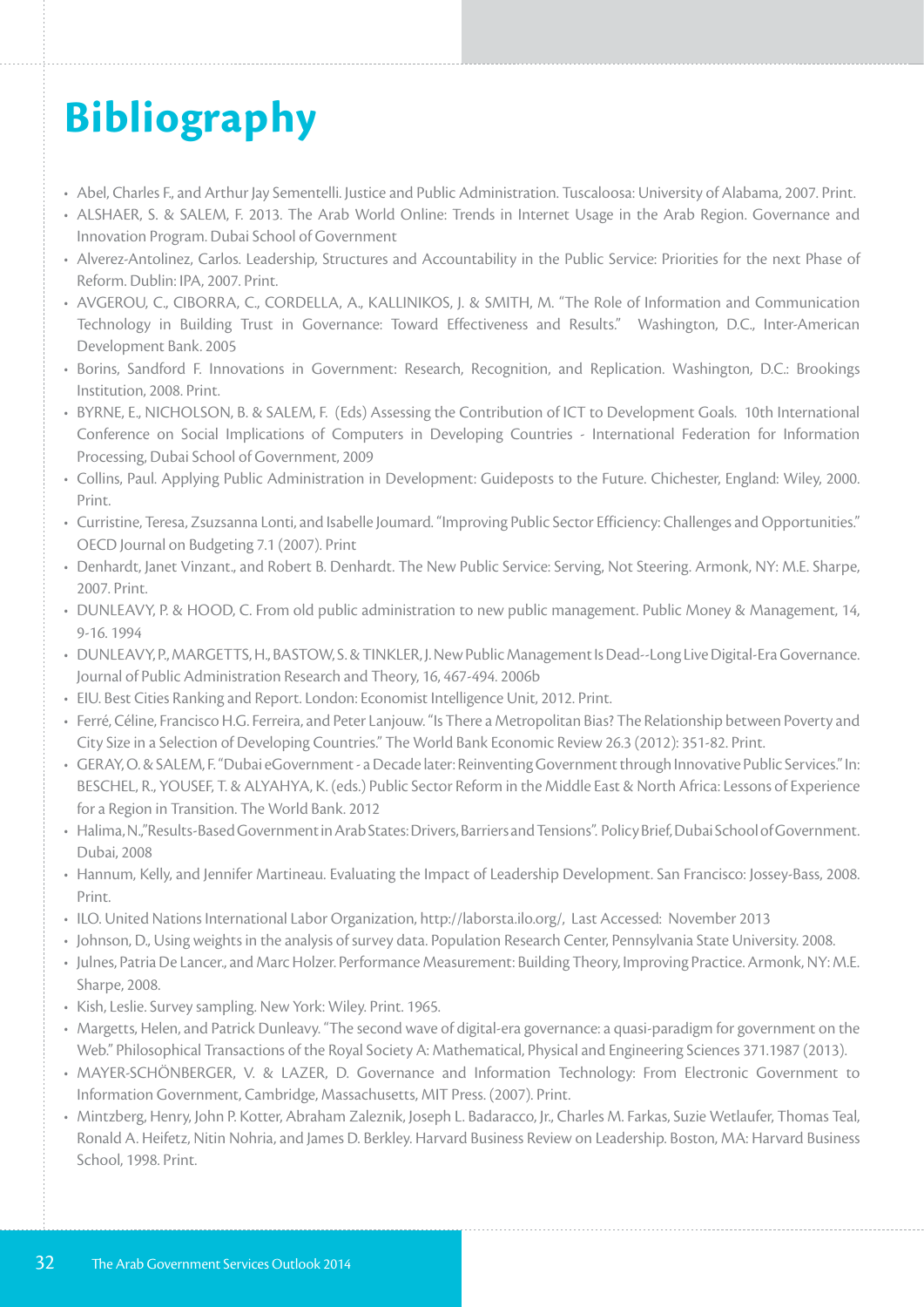- Mulgan, Geoff. The Art of Public Strategy: Mobilizing Power and Knowledge for the Common Good. Oxford ; New York: Oxford UP, 2009. Print.
- Northouse, Peter G. Leadership: Theory and Practice. Thousand Oaks: Sage Publications, 2010. Print.
- MOURTADA, R. & SALEM, F. The Role of ICT in Cultivating Innovation: The Case of the UAE. In: JANOWSKI, T. & DAVIES, J., eds. 4th International Conference on Theory and Practice of Electronic Governance (ICEGOV2010). ACM Press, 375-376. , 2010
- MOURTADA, R., SALEM, F. & ALSHAER, S. "The Arab Social Media Report" 3,1. Governance and Innovation Program, Dubai School of Government. 2013.
- OECD. Citizens as Partners OECD, 2001. Print.
- OECD. E-Government for Better Government: OECD, 2005. Print.
- OECD. Focus on Citizens: Public Engagement for Better Policy and Services: OECD, 2009. Print.
- OECD. Together for Better Public Services 2011. Print.
- OECD & DSG. "Measuring and Evaluating e-Government in Arab Countries". Governance for Development in Arab Countries Initiative: 3rd WG2 Conference on e-Government and Administrative Simplification Dubai. OECD. 2007
- O'Toole, Barry J. The Ideal of Public Service: Reflections on the Higher Civil Service in Britain. London: Routledge, 2006. Print.
- Parasuraman, A., et al. Servqual, a Multiple-Item Scale for Measuring Customer Perceptions of Service Quality. Report (Marketing Science Institute). Cambridge, Mass.: Marketing Science Institute, 1986. Print.
- Perry, James L. The Jossey-Bass Reader on Nonprofit and Public Leadership. San Francisco, CA: Jossey-Bass, 2010. Print.
- Poister, Theodore H. Measuring Performance in Public and Nonprofit Organizations. San Francisco: Jossey-Bass, 2003. Print.
- Porter, Michael E. What Is Strategy? Boston, MA: Harvard Business School, 1996. Print.
- PwC. Future of Government: PwC, 2013. Print.
- PwC. The Road Ahead For Public Service: PwC, 2007. Print.
- PwC. Transforming the Customer Experience. Australia: PwC, 2012. Print.
- Ringold, Dena, Alaka Holla, and Margaret Koziol. Citizens and Service Delivery Assessing the Use of Social Accountability Approaches in Human Development Sectors. 2012. Directions in Development. <http://elibrary.worldbank.org/doi/ book/10.1596/978-0-8213-8980-5>.
- SALEM, F. "Benchmarking the e-government bulldozer: beyond measuring the tread marks". Measuring Business Excellence, 11, 9-22. 2007
- SALEM, F. & JARRAR, Y. "Government 2.0? Technology, Trust and Collaboration in the UAE Public Sector". Policy and Internet Journal, 2, 34. 2010.
- SALEM, F. & JARRAR, Y. "Learning from Failure: Braving the Multifaceted Challenges to E-Government Development". Organizational Learning and Knowledge: Concepts, Methodologies, Tools and Applications (4 Vol). 2012
- SALEM, F. & JARRAR, Y. (eds.) "Future of Government Services: Lessons from Global Experiences", Dubai: The 1st Government Summit. 2013.
- SALEM, F. & ALSHAER, S. 2013. "New Frontiers for Citizens Engagement: Impact of Social Media on Government Services in the UAE" Dubai: The Government Summit 2013.
- UNDESA. E-Government Survey 2012: United Nations Department of Economic and Social Affairs, 2012. Print.
- WEF. Future of Government. Geneva: World Economic Forum, 2011. Print.
- WEF. Global Competitiveness Report. Geneva, Switzerland: WEF, 2013. Print.
- WEF. Human Capital Report. Geneva, Switzerland: WEF, 2013. Print.
- WHO et al. The World Health Report : Research for Universal Coverage. Geneva: World Health Organization, 2013. Print.